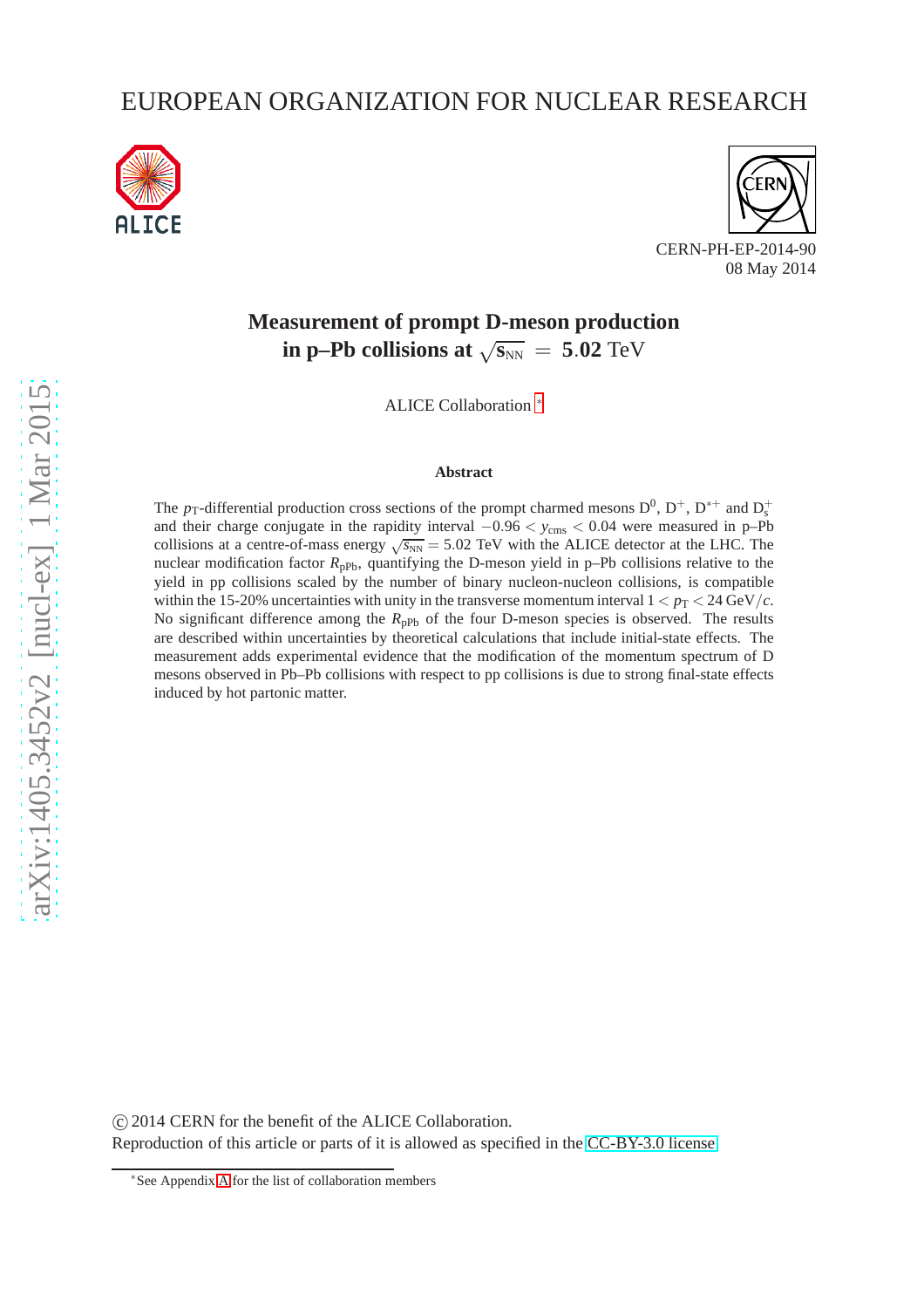In hadronic collisions heavy quarks are produced in scattering processes with large momentum transfer. Theoretical predictions based on perturbative Quantum Chromo-Dynamics (QCD) describe the *p*<sub>T</sub>differential charm production cross sections in pp collisions at different energies [\[1](#page-7-0)[–3\]](#page-7-1).

The interpretation of heavy-ion collision experimental results is consistent with the formation of a highdensity colour-deconfined medium, the Quark-Gluon Plasma (QGP) [\[4,](#page-7-2) [5\]](#page-7-3). Heavy quarks are sensitive to the transport properties of the medium since they are produced on a short time-scale and traverse the medium interacting with its constituents. In Pb–Pb collisions at  $\sqrt{s_{NN}} = 2.76$  TeV, the D-meson nuclear modification factor  $R_{AA}$ , defined as ratio of the yield in nucleus-nucleus collisions to that observed in the pp ones scaled by the number of binary nucleon-nucleon collisions, indicates a strong suppression of the D-meson yield for  $p_T \gtrsim 2 \text{ GeV}/c$  [\[6\]](#page-7-4). The suppression is interpreted as due to in-medium energy loss [\[7–](#page-7-5)[10\]](#page-7-6). A complete understanding of the Pb–Pb results requires an understanding of cold-nuclearmatter effects in the initial and final state, which can be accessed by studying p–Pb collisions assuming that the QGP is not formed in these collisions. In the initial state, the nuclear environment affects the quark and gluon distributions, which are modified in bound nucleons depending on the parton fractional momentum  $x$  and the atomic mass number A  $[11, 12]$  $[11, 12]$ . At LHC energies, the most relevant effect is gluon saturation at low x, which can modify the D-meson production significantly at low  $p<sub>T</sub>$ . This effect can be described either by means of calculations based on phenomenological modification of the Parton Distribution Functions (PDFs) [\[13–](#page-7-9)[15\]](#page-7-10) or with the Colour Glass Condensate (GCG) effective theory [\[16](#page-7-11)[–19\]](#page-7-12). Partons can also lose energy in the initial stages of the collision via initial-state radiation, thus modifying the centre-of-mass energy of the partonic system [\[20\]](#page-7-13), or experience transverse momentum broadening due to multiple soft collisions before the  $c\bar{c}$  pair is produced [\[21–](#page-7-14)[23\]](#page-7-15). Recent calculations of parton energy loss in the nuclear medium suggest that the formed  $c\bar{c}$  pair is also affected by these processes in p–Pb collisions [\[24\]](#page-7-16). The presence of final-state effects in small collision systems is suggested by recent studies on long-range correlations of charged hadrons [\[25](#page-7-17)[–28\]](#page-8-0) in p–Pb collisions, by results on the species-dependent nuclear modification factors of pions, kaons and protons [\[29\]](#page-8-1) in d–Au collisions and on the larger suppression of the  $\psi'$  meson with respect to the J/ $\psi$  in both d–Au [\[30\]](#page-8-2) and p–Pb [\[31\]](#page-8-3) collisions.

Previous studies to address cold-nuclear-matter effects in heavy-flavour production were carried out at RHIC by measuring the production of leptons from heavy-flavour hadrons decays in d–Au collisions at  $\sqrt{s_{NN}}$  = 200 GeV [\[32–](#page-8-4)[34\]](#page-8-5). PHENIX measured an enhancement of about 40% of the heavy-flavour decay electrons in the 20% most central d–Au collisions with respect to pp collisions [\[32\]](#page-8-4). A description of this result in terms of hydrodynamic flow in small collision systems was recently proposed [\[35\]](#page-8-6). PHENIX also measured an enhancement (suppression) of heavy-flavour decay muons at backward (forward) rapidities in d–Au collisions [\[33\]](#page-8-7). The difference observed in the two rapidity regions exceeds predictions based on initial parton density modifications, suggesting the presence of other cold-nuclearmatter effects. The measurement of fully reconstructed charmed hadrons in p–Pb collisions at the LHC can shed light on the different aspects of cold-nuclear-matter effects mentioned above and, in particular, can clarify whether the observed suppression of D-meson production in Pb–Pb collisions is a genuine hot QCD matter effect.

In this Letter, we present the measurement of the cross sections and of the nuclear modification factors,  $R_{\rm pPb}$ , of prompt  $D^0$ ,  $D^+$ ,  $D^{*+}$  and  $D_s^+$  mesons in p–Pb collisions at  $\sqrt{s_{\rm NN}} = 5.02$  TeV performed with the ALICE detector [\[36,](#page-8-8) [37\]](#page-8-9) at the LHC. D mesons were reconstructed in the rapidity interval  $|y_{lab}| < 0.5$  via their hadronic decay channels  $D^0 \rightarrow K^-\pi^+$  (with a branching ratio (BR) of 3.88  $\pm$  0.05%),  $\rm D^+ \to K^-\pi^+\pi^+$  (BR of 9.13 $\pm$ 0.19%),  $\rm D^{*+} \to D^0\pi^+$  (BR of 67.7 $\pm$ 0.5%) and  $\rm D^+_s \to \phi\pi^+ \to K^-K^+\pi^+$ (BR of  $2.28 \pm 0.12\%$ ) [\[38\]](#page-8-10) and their charge conjugates. Because of the different energies per nucleon of the proton and the lead beams, the nucleon–nucleon centre-of-mass frame was moving with a rapidity  $|\Delta y_{NN}|$  = 0.465 in the proton beam direction (positive rapidities), leading to the rapidity coverage −0.96 <  $y_{\rm cms}$   $< 0.04$ .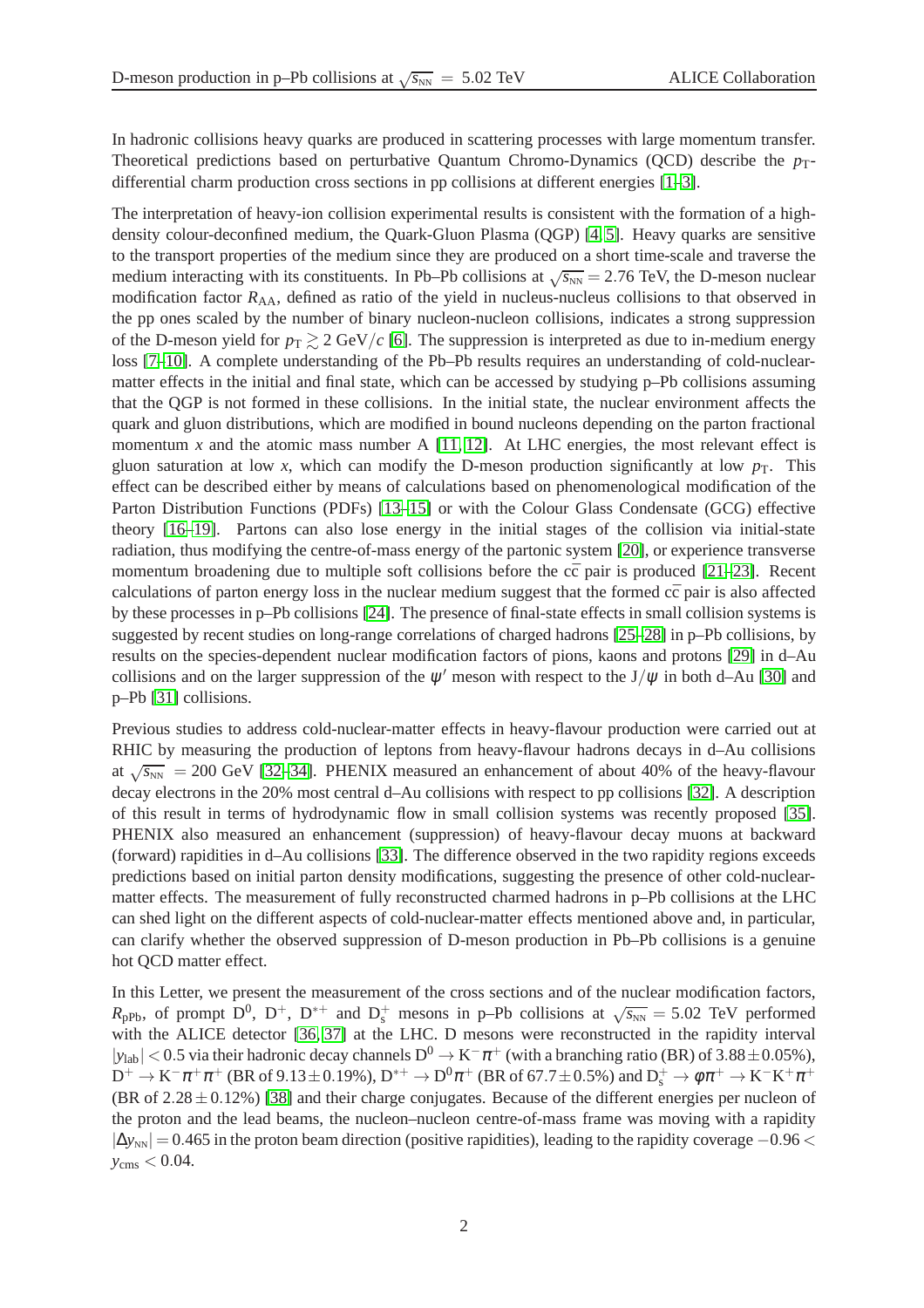Charged particles were reconstructed and identified with the central barrel detectors located within a 0.5 T solenoid magnet. Tracks were reconstructed with the Inner Tracking System (ITS) and the Time Projection Chamber (TPC). Particle IDentification (PID) was based on the specific energy loss d*E*/d*x* in the TPC gas and on the time of flight from the interaction point to the Time Of Flight (TOF) detector. The analysis was performed by using p–Pb data collected in 2013 with a minimum-bias trigger that required the arrival of bunches from both directions and coincident signals in both scintillator arrays of the V0 detector, covering the regions  $2.8 < \eta < 5.1$  and  $-3.7 < \eta < -1.7$ . Events were selected off-line by using the timing information from the V0 and the Zero Degree Calorimeters to remove background due to beam-gas interactions. Only events with a primary vertex reconstructed within  $\pm 10$  cm from the centre of the detector along the beam line were considered. About  $10^8$  events, corresponding to an integrated luminosity of  $(48.6 \pm 1.6) \mu b^{-1}$ , passed the selection criteria.

D-meson selection was based on the reconstruction of decay vertices displaced from the interaction vertex, exploiting the separation of a few hundred micrometers typical of the D-meson weak decays, as described in [\[6,](#page-7-4)39–[41\]](#page-8-12).  $D^0$ ,  $D^+$  and  $D_s^+$  candidates were defined using pairs or triplets of tracks with the proper charge sign combination. Tracks were required to have  $|\eta| < 0.8$ ,  $p_T > 0.4$  GeV/*c*, at least 70 out of 159 associated space points in the TPC and at least 2 out of 6 hits in the ITS, out of which at least one in the two innermost layers. D<sup>\*+</sup> candidates were formed combining  $D^0$  candidates with tracks with  $|\eta| < 0.8$ ,  $p_T > 0.1$  GeV/*c* and at least three associated hits in the ITS. The selection strategy was based on the displacement of the tracks from the interaction vertex and the pointing of the reconstructed D-meson momentum to the primary vertex. At low- $p<sub>T</sub>$ , further background rejection was obtained by identifying charged kaons with the TPC and TOF by applying cuts in units of resolution  $(\pm 3\sigma)$  around the expected mean values of  $dE/dx$  and time of flight. For  $D_s^+$  candidate selection, the invariant mass of at least one of the two opposite-charge track pairs was required to be compatible with the mass of the  $\phi$ meson  $(\pm 2\sigma)$ .

The total cross section for hard processes  $\sigma_{pA}^{hard}$  in proton–nucleus collisions scales as  $\sigma_{pA}^{hard} = A \sigma_{NN}^{hard}$  [\[42\]](#page-8-13), where  $\sigma_{NN}^{\text{hard}}$  is the equivalent cross section in pp collisions. Therefore, the  $R_{pPb}$  for prompt D mesons is given by

$$
R_{\rm pPb} = \frac{\left(\frac{\rm d\sigma}{\rm d\rho_{\rm T}}\right)_{\rm pPb}}{A \times \left(\frac{\rm d\sigma}{\rm d\rho_{\rm T}}\right)_{\rm pp}}.\tag{1}
$$

The production cross sections of prompt D mesons (not coming from beauty meson decays) were obtained as (e.g. for  $D^+$ )

$$
\left. \frac{\mathrm{d}\sigma^{\mathrm{D}^+}}{\mathrm{d}p_{\mathrm{T}}}\right|_{|y_{\mathrm{lab}}|<0.5} = \frac{f_{\mathrm{prompt}} \cdot N_{\mathrm{raw}}^{\mathrm{D}^{\pm}}\left|_{|y_{\mathrm{lab}}|
$$

 $N_{\rm raw}^{\rm D^{\pm}}$  is the raw yield extracted in a given  $p_{\rm T}$  interval (of width ∆ $p_{\rm T}$ ) by means of a fit to the invariant mass distribution of the D-meson candidates.  $f_{\text{prompt}}$  is the prompt fraction of the raw yield.  $(Acc \times \varepsilon)_{\text{prompt}}$  is the geometrical acceptance multiplied by the reconstruction and selection efficiency of prompt D mesons. The factor  $\alpha_{\rm v} = y_{\rm fid}/0.5$  normalizes the yields, measured in  $|y_{\rm lab}| < y_{\rm fid}$ , to one unit of rapidity  $|y_{\rm lab}| < 0.5$ . *y*<sub>fid</sub> is the *p*<sub>T</sub>-dependent fiducial acceptance cut (*y*<sub>fid</sub> increases from 0.5 at *p*<sub>T</sub> = 0 to 0.8 at *p*<sub>T</sub> = 5 GeV/*c* and becomes constant at 0.8 for  $p_T > 5$  GeV/*c*). The cross sections are given for particles; thus, a factor 1/2 was added to take into account that both particles and anti-particles are counted in the raw yield. The integrated luminosity,  $L_{int}$ , was computed as  $N_{pPb,MB}/\sigma_{pPb,MB}$  where  $N_{pPb,MB}$  is the number of p–Pb collisions passing the minimum-bias trigger condition and  $\sigma_{\text{pPb,MB}}$  is the cross section of the V0 trigger, which was measured to be 2.09 b  $\pm$  3.5% (syst) with the p–Pb van der Meer scan [\[43\]](#page-8-14). The minimum-bias trigger is 100% efficient for D mesons with  $p_T > 1$  GeV/*c* and  $|y_{lab}| < 0.5$ .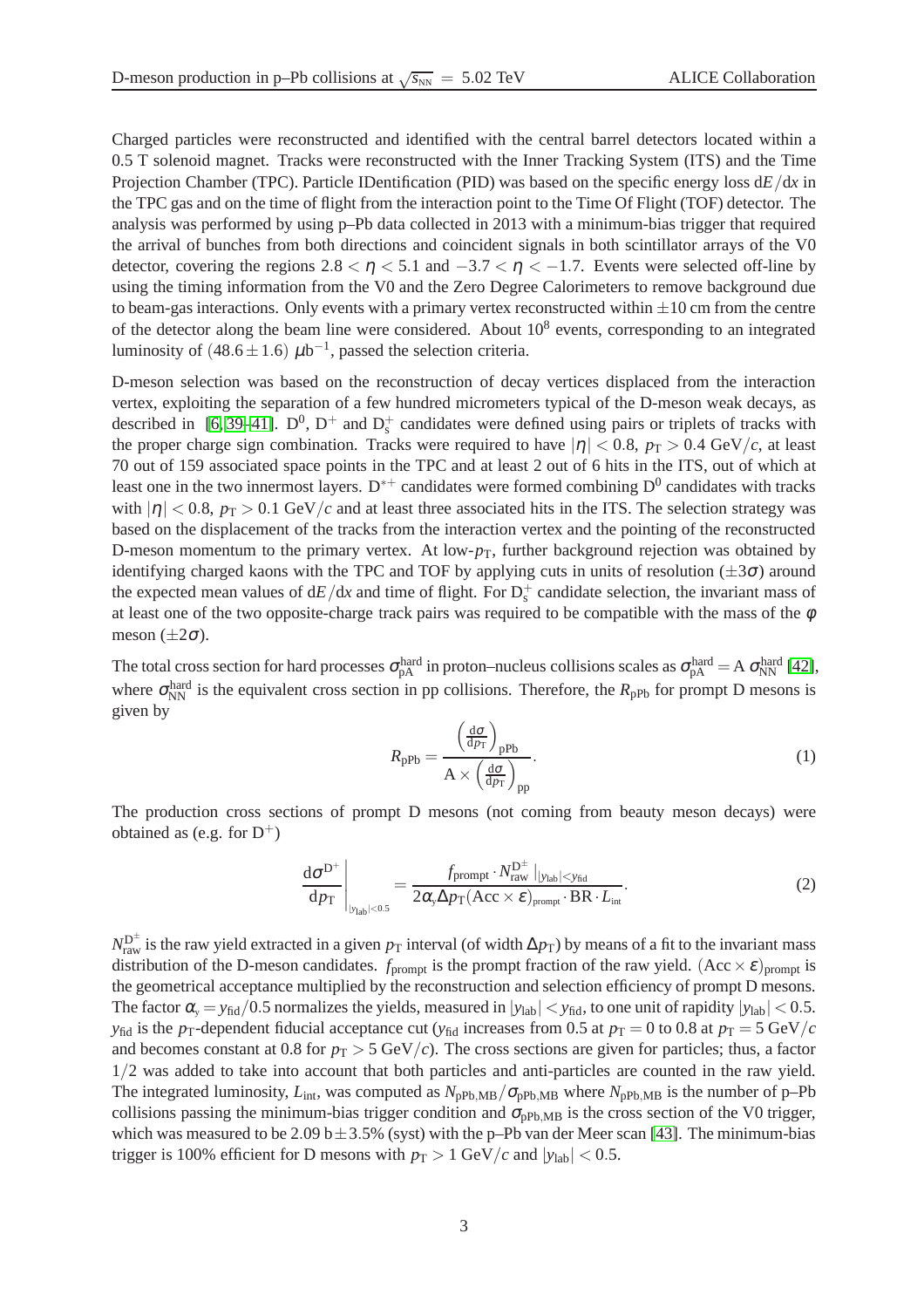The acceptance-times-efficiency  $(Acc \times \varepsilon)$  corrections were determined by using a Monte Carlo sim-ulation. Proton–lead collisions were produced using the HIJING v1.36 [\[44\]](#page-8-15) event generator. A  $c\bar{c}$  or  $b\bar{b}$  pair was added in each event using the PYTHIA v6.4.21 [\[45\]](#page-8-16) generator with Perugia-0 tuning [\[46\]](#page-8-17). The generated particles were transported through the ALICE detector using GEANT3 [\[47\]](#page-8-18). The efficiency for D-meson reconstruction and selection varies from 0.5-1% for  $p_T < 2 \text{ GeV}/c$  to 20-30% for  $p_T > 12$  GeV/*c* because of the larger displacement of the decay vertex of high- $p_T$  candidates due to the Lorentz boost. Hence the generated D-meson spectrum used to calculate the efficiencies was tuned to reproduce the shape given by Fixed-Order Next-To-Leading-Log resummation (FONLL) [\[2\]](#page-7-18) calculations at  $\sqrt{s}$  = 5.02 TeV in each  $p_T$  interval. The efficiency depends also on the multiplicity of charged particles produced in the collision since the primary vertex resolution, and consequently the resolution of the topological selection variables, improves with increasing multiplicity. This dependence is different for each meson species and  $p<sub>T</sub>$  interval: e.g. the D<sup>0</sup> efficiency in  $5 < p<sub>T</sub> < 8$  GeV/*c* increases by a factor 1.5 for low multiplicity events until it becomes constant at about 20 reconstructed primary particles. Therefore, the efficiency was calculated by weighting the simulated events according to their charged particle multiplicity in order to reproduce the multiplicity distribution observed in data.

The fraction of prompt D mesons,  $f_{\text{prompt}}$ , was estimated as in Ref. [\[6\]](#page-7-4) by using the beauty production cross section from FONLL calculations [\[2\]](#page-7-18), the  $B \to D + X$  decay kinematics from the EvtGen package [\[48\]](#page-8-19) and the reconstruction and selection efficiency for D mesons from B hadron decays. The  $R_{nPb}$  of prompt and feed-down D mesons were assumed to be equal and were varied in the range  $0.9 < R_{\rm pPb}^{\rm feed-down}/R_{\rm pPb}^{\rm prompt} < 1.3$  to evaluate the systematic uncertainties. This range was chosen considering the predictions from calculations including initial state effects based on the Eskola-Paukkunen-Salgado 2009 (EPS09) [\[13\]](#page-7-9) parameterizations of the nuclear modification of the PDF and CGC [\[16\]](#page-7-11).

The reference pp cross sections at  $\sqrt{s}$  = 5.02 TeV were obtained by a perturbative-QCD-based energy scaling of the *p*<sub>T</sub>-differential cross sections measured at  $\sqrt{s} = 7$  TeV [\[40\]](#page-8-20). The scaling factor for each D-meson species was determined as the ratio of the cross sections from the FONLL calculations at 5.02 and 7 TeV. The uncertainty on the scaling factor was evaluated by varying the calculation parameters as described in Ref. [\[49\]](#page-8-21) and it ranges from  $^{+17.5\%}_{-4\%}$  at  $p_T = 1$  GeV/*c* to about  $\pm 3\%$  for  $p_T > 8$  GeV/*c*. In addition, the pp reference is affected by the uncertainty coming from the 7 TeV measurement (∼17%) [\[40\]](#page-8-20). Since the D<sup>0</sup> cross section in pp collisions in the  $1 < p_T < 2 \text{ GeV}/c$  interval was measured at both 7 and 2.76 TeV, both results were scaled to 5.02 TeV and averaged considering their relative statistical and systematic uncertainties as weights. Since the current measurement of the ALICE  $D^0$  pp cross section at  $\sqrt{s}$  = 7 TeV is limited to *p*<sub>T</sub> = 16 GeV/*c*, the cross section was extrapolated to higher  $p<sub>T</sub>$  using the spectrum predicted by FONLL [\[2\]](#page-7-18) scaled to match pp data in  $5 < p<sub>T</sub> < 16$  GeV/*c*. Then the D<sup>0</sup> cross section at 7 TeV in  $16 < p_T < 24$  GeV/ $c$  was scaled to 5.02 TeV.

The systematic uncertainties on the D-meson cross sections include contributions from yield extraction (from 2% to 17% depending on  $p<sub>T</sub>$  and D-meson species), an imperfect description of the cut variables in the simulation (from 5% to 8% for  $D^0$ ,  $D^+$  and  $D^{*+}$ ,  $\sim$ 20% for  $D_s^+$ ), tracking efficiency (3% for each track), simulated  $p<sub>T</sub>$  shapes (from 2% to 3% depending on  $p<sub>T</sub>$  and D-meson species), and the subtraction of feed-down D mesons from B decays (from 4% and 40% depending on  $p_T$  and D-meson species). For the  $D<sup>0</sup>$  meson, the yield extraction systematic uncertainty also includes the contribution to the raw yield of signal candidates reconstructed assigning the wrong mass to the final-state hadrons. This contribution, which is strongly reduced by the PID selection, was estimated to be  $3\frac{6}{4\%}$  at low(high)  $p_T$  based on the invariant mass distribution of these candidates in the simulation. Details of the procedure for the systematic uncertainty estimation are reported in Refs. [\[6,](#page-7-4) [39](#page-8-11)[–41\]](#page-8-12). The measured cross sections have a global systematic uncertainty due to the determination of the integrated luminosity (3.7% [\[43\]](#page-8-14)) and to the branching ratio [\[38\]](#page-8-10). For the  $R_{\text{pPb}}$ , the pp and p–Pb uncertainties were added in quadrature except for the branching ratio uncertainty, which cancels out in the ratio, and the feed-down contribution, which partially cancels out.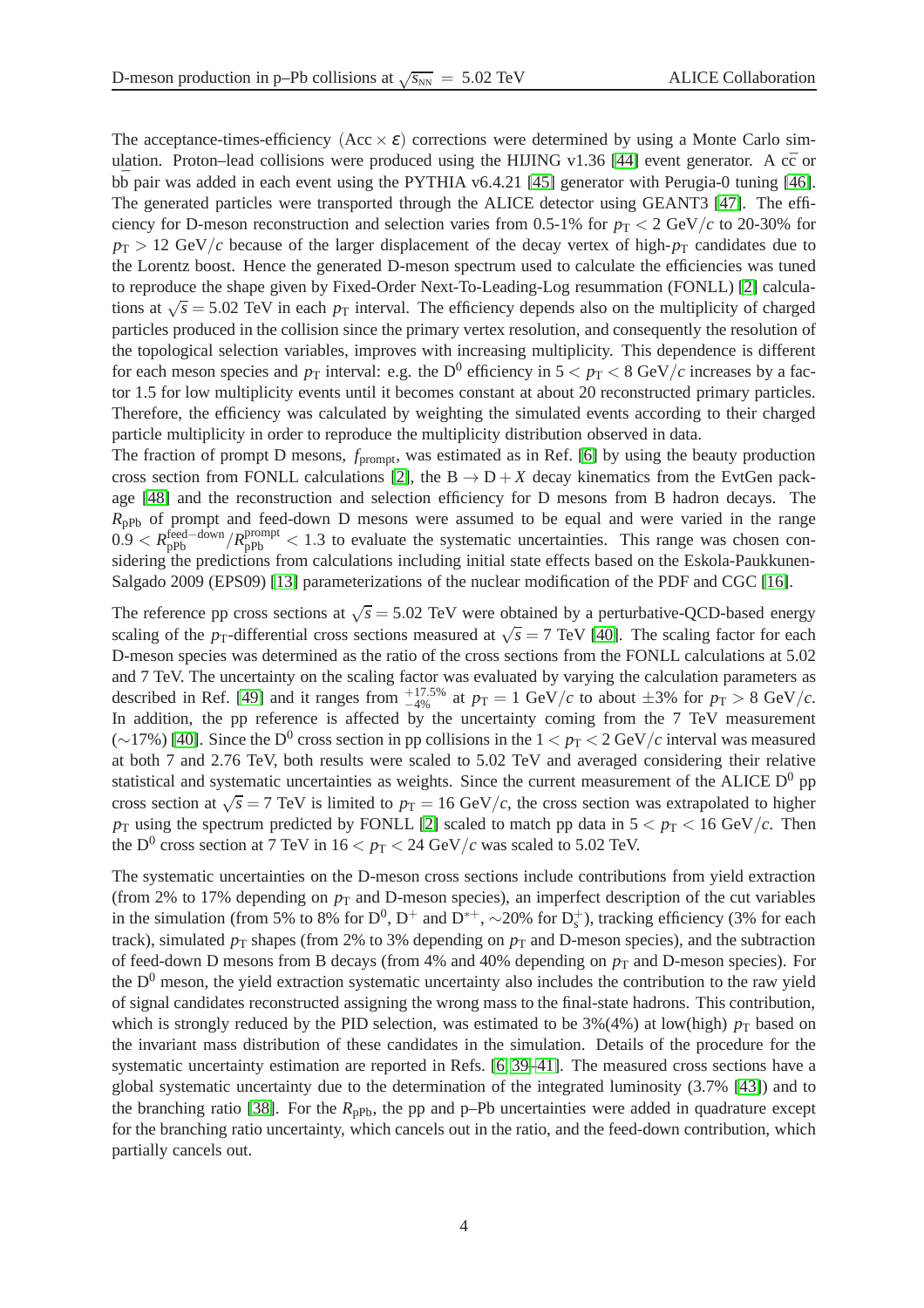

<span id="page-4-0"></span>**Figure 1:**  $p_T$ -differential inclusive production cross section of prompt  $D^0$ ,  $D^+$ ,  $D^{*+}$  and  $D_s^+$  mesons in p–Pb collisions at  $\sqrt{s_{NN}}$  = 5.02 TeV. Statistical uncertainties (bars) and systematic uncertainties (boxes) are shown.



<span id="page-4-1"></span>**Figure 2:**  $R_{\text{pPb}}$  as a function of  $p_{\text{T}}$  for prompt  $D^0$ ,  $D^+$ ,  $D^{*+}$  and  $D_s^+$  mesons in p–Pb collisions at  $\sqrt{s_{\text{NN}}}$  = 5.02 TeV. Statistical (bars), systematic (empty boxes), and normalization (full box) uncertainties are shown.

The  $p_T$ -differential production cross sections of prompt  $D^0$ ,  $D^+$ ,  $D^{*+}$  and  $D_s^+$  mesons are shown in Fig. [1.](#page-4-0) The relative abundances of D mesons in p–Pb collisions are compatible within uncertainties with those measured in pp, *e*p and  $e^+e^-$  collisions at different energies [\[41\]](#page-8-12). The  $R_{\text{pPb}}$  of the four D-meson species, shown in Fig. [2,](#page-4-1) are consistent, and they are compatible with unity within the uncertainties in the measured  $p_T$  range. D-meson production in p–Pb collisions is consistent within statistical and systematic uncertainties with the binary collision scaling of the production in pp collisions. Moreover, within the uncertainties, the  $D_s^+$  nuclear modification factor is compatible with that of non-strange D mesons. The average of the  $R_{\text{pPb}}$  of  $D^0$ ,  $D^+$  and  $D^{*+}$  in the  $p_T$  range  $1 < p_T < 24 \text{ GeV}/c$  was calculated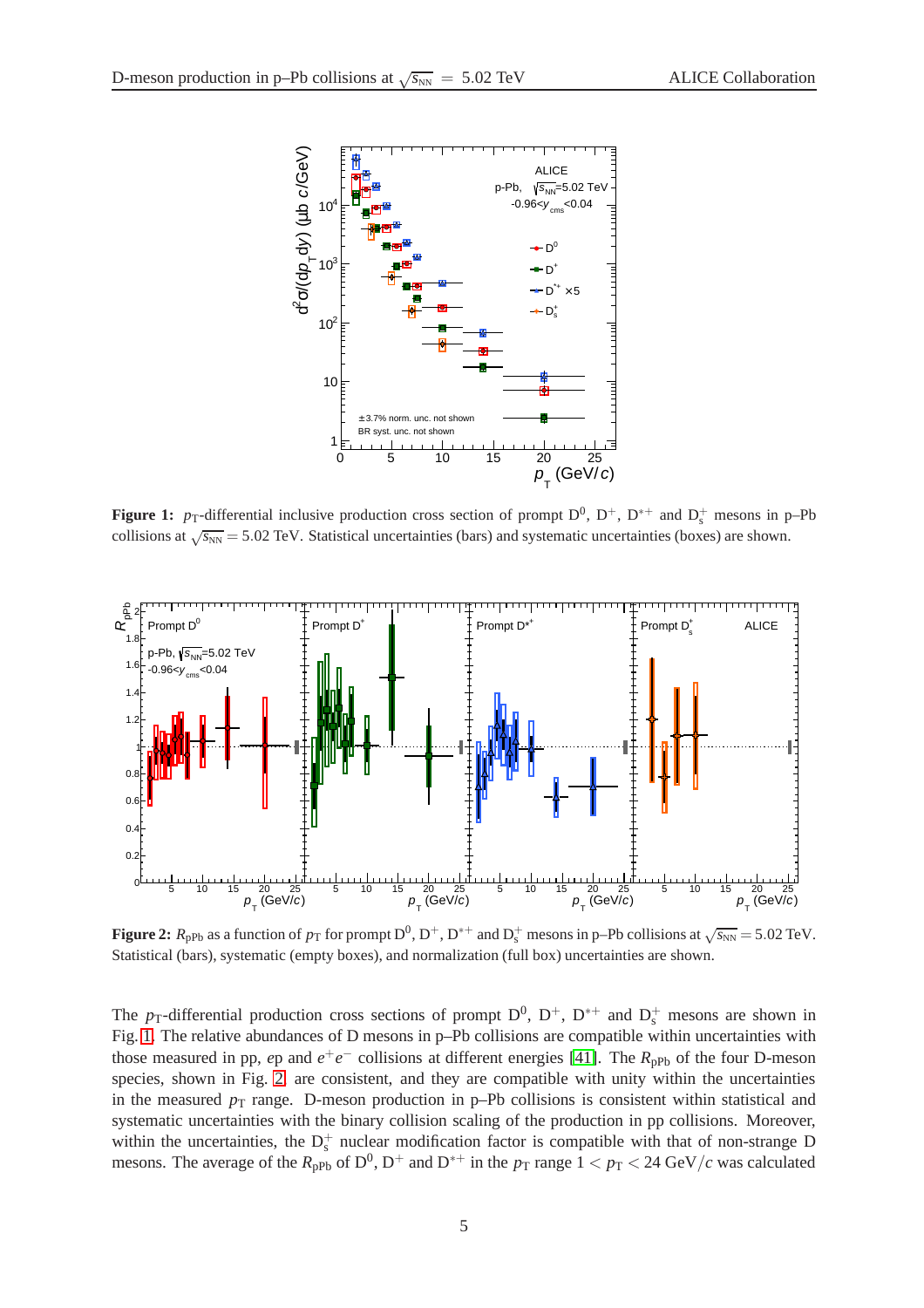

<span id="page-5-0"></span>**Figure 3:** Average  $R_{\text{pPb}}$  of prompt  $D^0$ ,  $D^+$  and  $D^{*+}$  mesons as a function of  $p_T$  compared to model calculations. Statistical (bars), systematic (empty boxes), and normalization (full box) uncertainties are shown.



<span id="page-5-1"></span>**Figure 4:** Average  $R_{pPb}$  of prompt  $D^0$ ,  $D^+$  and  $D^{*+}$  mesons as a function of  $p_T$  compared to D-meson  $R_{AA}$  in the 20% most central and in the 40%-80% Pb–Pb collisions at  $\sqrt{s_{NN}}$  = 2.76 TeV from Ref. [\[6\]](#page-7-4). Statistical (bars), systematic (empty boxes), and normalization (full boxes) uncertainties are shown.

using the relative statistical uncertainties as weights. The systematic error on the average was calculated by propagating the uncertainties through the weighted average, where the contributions from tracking efficiency, B feed-down correction, and scaling of the pp reference were taken as fully correlated among the three species. Figure [3](#page-5-0) shows the average  $R_{\text{pPb}}$  compared to theoretical calculations. Predictions based either on next-to-leading order (NLO) pQCD calculations (MNR [\[50\]](#page-8-22)) of D-meson production, including the EPS09 [\[13\]](#page-7-9) nuclear modification of the CTEQ6M PDF [\[51\]](#page-8-23), or on calculations based on the Color Glass Condensate [\[16\]](#page-7-11) can describe the measurement by considering only initial-state effects. Data are also well described by calculations which include cold-nuclear-matter energy loss, nuclear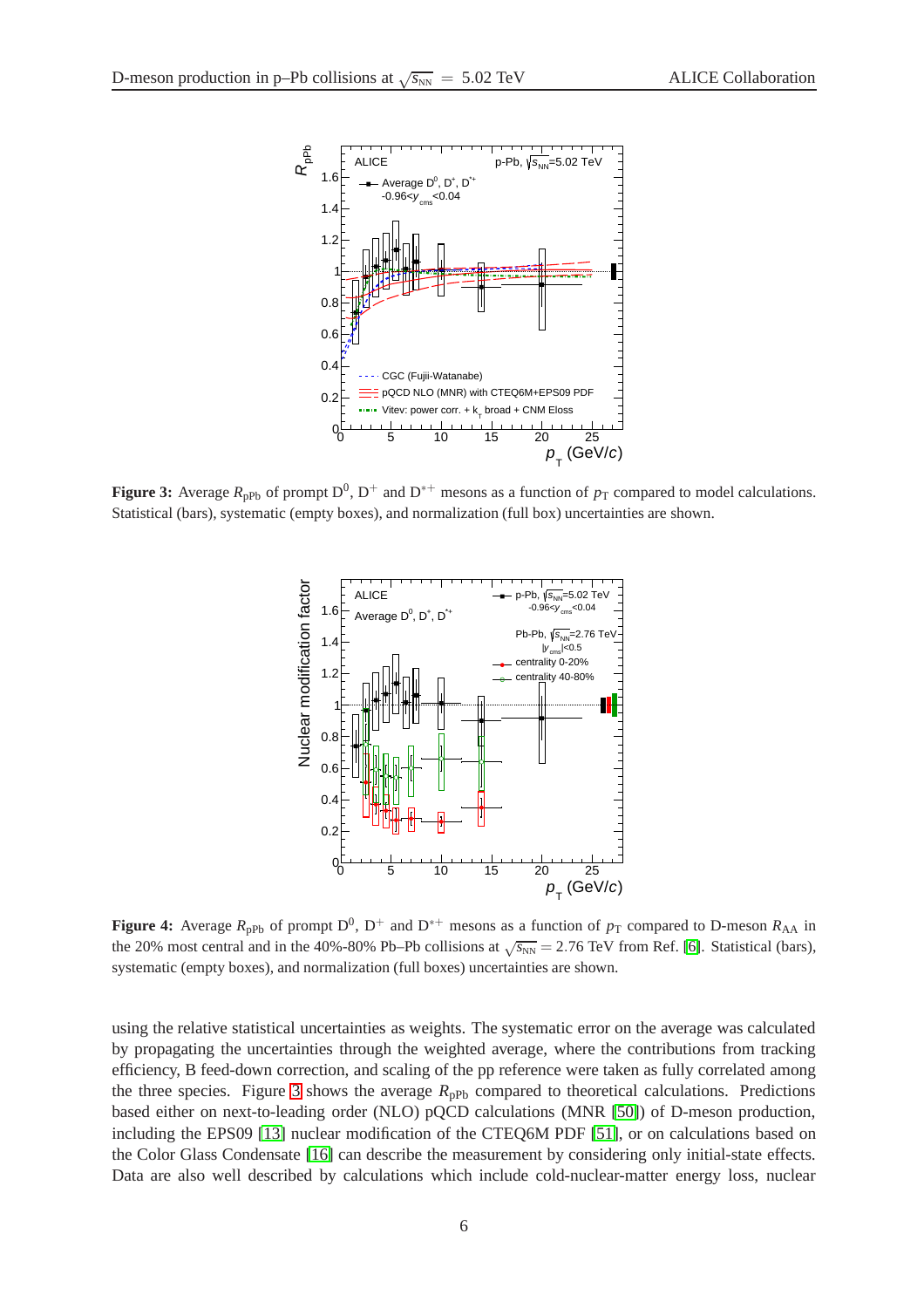shadowing and  $k_T$ -broadening [\[9\]](#page-7-19). The possible effects due to the formation of a hydrodynamically expanding medium as calculated in Ref. [\[35\]](#page-8-6) are expected to be small in minimum-bias collisions at LHC energies. The present uncertainties of the measurement do not allow any sensitivity to this effect. In Fig. [4,](#page-5-1) the average  $R_{AA}$  of prompt D mesons in central (0-20%) and in semi-peripheral (40%-80%) Pb–Pb collisions at  $\sqrt{s_{NN}}$  = 2.76 TeV [\[6\]](#page-7-4) is reported along with the average  $R_{\text{pPb}}$  of prompt D mesons in p–Pb collisions at  $\sqrt{s_{NN}}$  = 5.02 TeV, showing that cold-nuclear-matter effects are smaller than the uncertainties for  $p_T \geq 3$  GeV/*c*. In addition, as reported in Ref. [\[6\]](#page-7-4), the same EPS09 nuclear PDF parametrization that describes the D-meson  $R_{\text{pPb}}$  results predicts small initial state effects (less than 10%) for  $p_T > 5$  GeV/*c*) for Pb–Pb collisions. As a consequence, the suppression observed in central Pb–Pb collisions for  $p_T \gtrsim 2 \text{ GeV}/c$  is predominantly induced by final-state effects, e.g. the charm energy loss in the medium [\[7](#page-7-5)[–10\]](#page-7-6).

In summary, we reported the measurement of the D-meson cross section and nuclear modification factor in p–Pb collisions at  $\sqrt{s_{NN}} = 5.02$  TeV. The latter is consistent within uncertainties of about 15%-20% with unity and is compatible with theoretical calculations including gluon saturation. Thus, the suppression of D mesons with  $p_T \gtrsim 2 \text{ GeV}/c$  observed in Pb–Pb collisions cannot be explained in terms of initial-state effects but is due to strong final-state effects induced by hot partonic matter.

## **Acknowledgements**

The ALICE Collaboration would like to thank all its engineers and technicians for their invaluable contributions to the construction of the experiment and the CERN accelerator teams for the outstanding performance of the LHC complex. The ALICE Collaboration would like to thank M. Cacciari for providing the pQCD predictions used for the feed-down correction and the energy scaling, and I. Vitev, H. Fujii and K. Watanabe for making available their predictions for the nuclear modification factor. The ALICE Collaboration gratefully acknowledges the resources and support provided by all Grid centres and the Worldwide LHC Computing Grid (WLCG) collaboration. The ALICE Collaboration acknowledges the following funding agencies for their support in building and running the ALICE detector: State Committee of Science, World Federation of Scientists (WFS) and Swiss Fonds Kidagan, Armenia, Conselho Nacional de Desenvolvimento Científico e Tecnológico (CNPq), Financiadora de Estudos e Projetos (FINEP), Fundação de Amparo à Pesquisa do Estado de São Paulo (FAPESP); National Natural Science Foundation of China (NSFC), the Chinese Ministry of Education (CMOE) and the Ministry of Science and Technology of China (MSTC); Ministry of Education and Youth of the Czech Republic; Danish Natural Science Research Council, the Carlsberg Foundation and the Danish National Research Foundation; The European Research Council under the European Community's Seventh Framework Programme; Helsinki Institute of Physics and the Academy of Finland; French CNRS-IN2P3, the 'Region Pays de Loire', 'Region Alsace', 'Region Auvergne' and CEA, France; German BMBF and the Helmholtz Association; General Secretariat for Research and Technology, Ministry of Development, Greece; Hungarian OTKA and National Office for Research and Technology (NKTH); Department of Atomic Energy and Department of Science and Technology of the Government of India; Istituto Nazionale di Fisica Nucleare (INFN) and Centro Fermi - Museo Storico della Fisica e Centro Studi e Ricerche "Enrico Fermi", Italy; MEXT Grant-in-Aid for Specially Promoted Research, Japan; Joint Institute for Nuclear Research, Dubna; National Research Foundation of Korea (NRF); CONACYT, DGAPA, México, ALFA-EC and the EPLANET Program (European Particle Physics Latin American Network) Stichting voor Fundamenteel Onderzoek der Materie (FOM) and the Nederlandse Organisatie voor Wetenschappelijk Onderzoek (NWO), Netherlands; Research Council of Norway (NFR); Polish Ministry of Science and Higher Education; National Science Centre, Poland; Ministry of National Education/Institute for Atomic Physics and CNCS-UEFISCDI - Romania; Ministry of Education and Science of Russian Federation, Russian Academy of Sciences, Russian Federal Agency of Atomic Energy, Russian Federal Agency for Science and Innovations and The Russian Foundation for Basic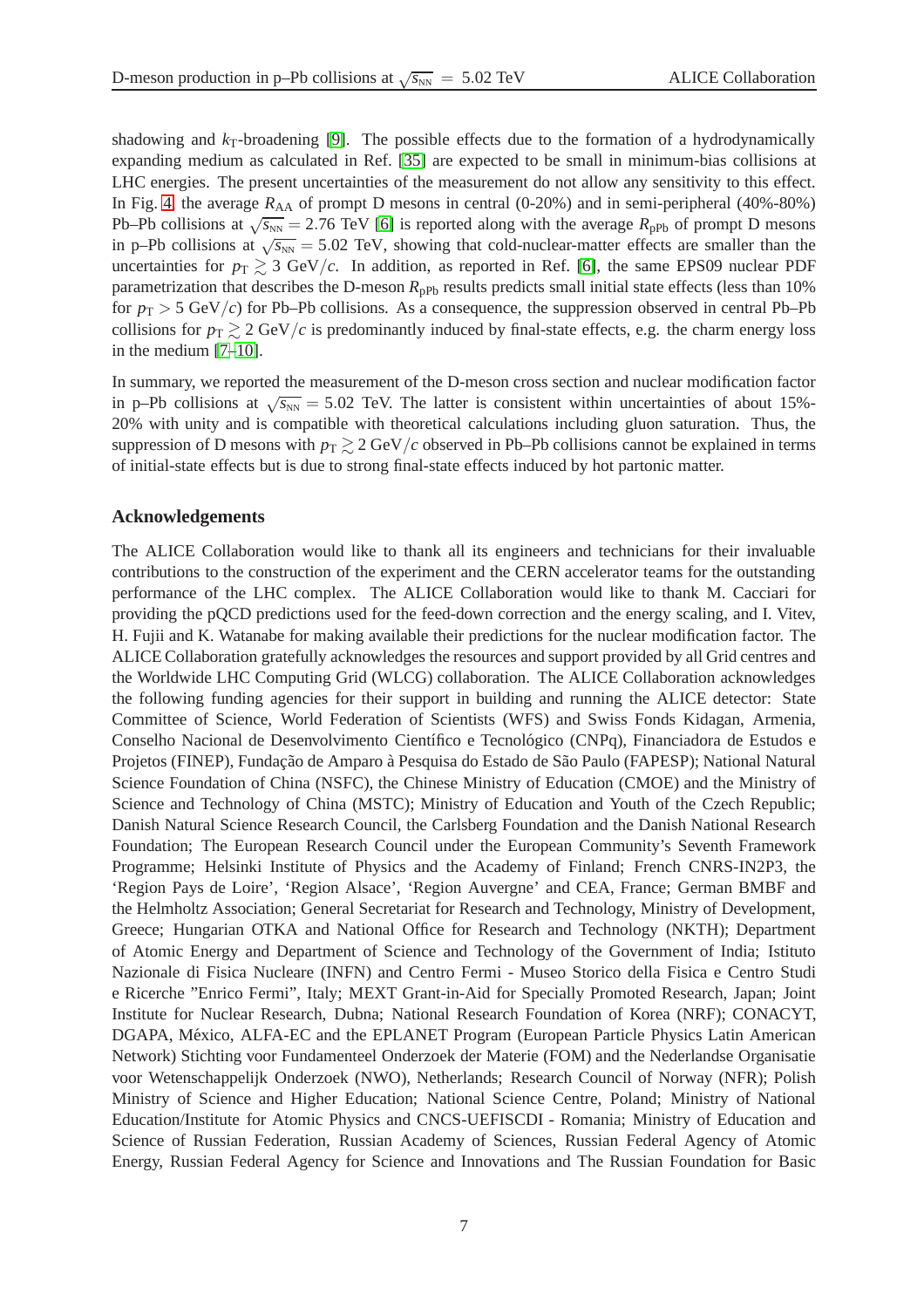Research; Ministry of Education of Slovakia; Department of Science and Technology, South Africa; CIEMAT, EELA, Ministerio de Economía y Competitividad (MINECO) of Spain, Xunta de Galicia (Consellería de Educación), CEADEN, Cubaenergía, Cuba, and IAEA (International Atomic Energy Agency); Swedish Research Council (VR) and Knut & Alice Wallenberg Foundation (KAW); Ukraine Ministry of Education and Science; United Kingdom Science and Technology Facilities Council (STFC); The United States Department of Energy, the United States National Science Foundation, the State of Texas, and the State of Ohio.

### <span id="page-7-0"></span>**References**

- [1] B. A. Kniehl, G. Kramer, I. Schienbein and H. Spiesberger, Phys. Rev. Lett. 96 (2006) 012001; B. A. Kniehl, G. Kramer, I. Schienbein and H. Spiesberger, Eur. Phys. J. C72 (2012) 2082.
- <span id="page-7-18"></span>[2] M. Cacciari, M. Greco and P. Nason, JHEP 05 (1998) 007; M. Cacciari and P. Nason, JHEP 09 (2003) 006; M. Cacciari, S. Frixione, N. Houdeau, M. L. Mangano, P. Nason and G. Ridolfi, JHEP 10 (2012) 137.
- <span id="page-7-2"></span><span id="page-7-1"></span>[3] R. Maciula and A. Szczurek, Phys. Rev. D 87 (2013) 094022.
- [4] J. Adams *et al.* [STAR Collaboration], Collaboration's critical assessment of the evidence from RHIC collisions," Nucl. Phys. A 757 (2005) 102; B. B. Back *et al.* [PHOBOS Collaboration], Nucl. Phys. A 757 (2005) 28; K. Adcox *et al.* [PHENIX Collaboration], Nucl. Phys. A 757 (2005) 184; I. Arsene *et al.* [BRAHMS Collaboration], Nucl. Phys. A 757 (2005) 1.
- <span id="page-7-3"></span>[5] K. Aamodt *et al.* [ALICE Collaboration], Phys. Rev. Lett. 105 (2010) 252302; K. Aamodt *et al.* [ALICE Collaboration], Phys. Lett. B 696 (2011) 30; G. Aad *et al.* [ATLAS Collaboration], Phys. Rev. Lett. 105 (2010) 252303.
- <span id="page-7-5"></span><span id="page-7-4"></span>[6] B. Abelev *et al.* [ALICE Collaboration], JHEP 09 (2012) 112.
- [7] J. Uphoff, O. Fochler, Z. Xu and C. Greiner, Phys. Lett. B 717 (2012) 430.
- [8] S. Wicks, W. A. Horowitz, M. Djordjevic, and M. Gyulassy, Nucl. Phys. A 784 (2007) 426; W. A. Horowitz, AIP Conf. Proc. 1441 (2012) 889.
- <span id="page-7-19"></span><span id="page-7-6"></span>[9] R. Sharma, I. Vitev and B. -W. Zhang, Phys. Rev. C 80 (2009) 054902.
- <span id="page-7-7"></span>[10] M. He, R. J. Fries and R. Rapp, arXiv:1401.3817.
- <span id="page-7-8"></span>[11] M. Arneodo, Phys. Rept. 240 (1994) 301.
- <span id="page-7-9"></span>[12] S. Malace, D. Gaskell, D. W. Higinbotham, I. Cloet, arXiv:1405.1270.
- [13] K. Eskola, H. Paukkunen and C. Salgado, JHEP 04 (2009) 065.
- <span id="page-7-10"></span>[14] D. de Florian and R. Sassot, Phys.Rev. D 69 (2004) 074028.
- <span id="page-7-11"></span>[15] M. Hirai, S. Kumano and T.H. Nagai, Phys.Rev. C 76 (2007) 065207.
- [16] H. Fujii and K. Watanabe, arXiv:1308.1258.
- [17] P. Tribedy and R. Venugopalan, Phys. Lett. B 710, 125 (2012).
- <span id="page-7-12"></span>[18] J. L. Albacete, A. Dumitru, H. Fujii, and Y. Nara, Nucl. Phys. A897, 1 (2013).
- <span id="page-7-13"></span>[19] A. H. Rezaeian, Phys. Lett. B 718, 1058 (2013).
- <span id="page-7-14"></span>[20] I. Vitev, Phys. Rev. C 75 (2007) 064906.
- [21] M. Lev and B. Petersson, Z. Phys. C 21 (1983) 155.
- <span id="page-7-15"></span>[22] X. N. Wang, Phys. Rev. C 61 (2000) 064910.
- <span id="page-7-16"></span>[23] B. Z. Kopeliovich, J. Nemchik, A. Schafer and A. V. Tarasov, Phys. Rev. Lett. 88 (2002) 232303.
- <span id="page-7-17"></span>[24] F. Arleo, S. Peigne, T. Sami, Phys. Rev. D 83 (2011) 114036.
- [25] S. Chatrchyan *et al.* [CMS Collaboration], Phys. Lett. B 718 (2013) 795.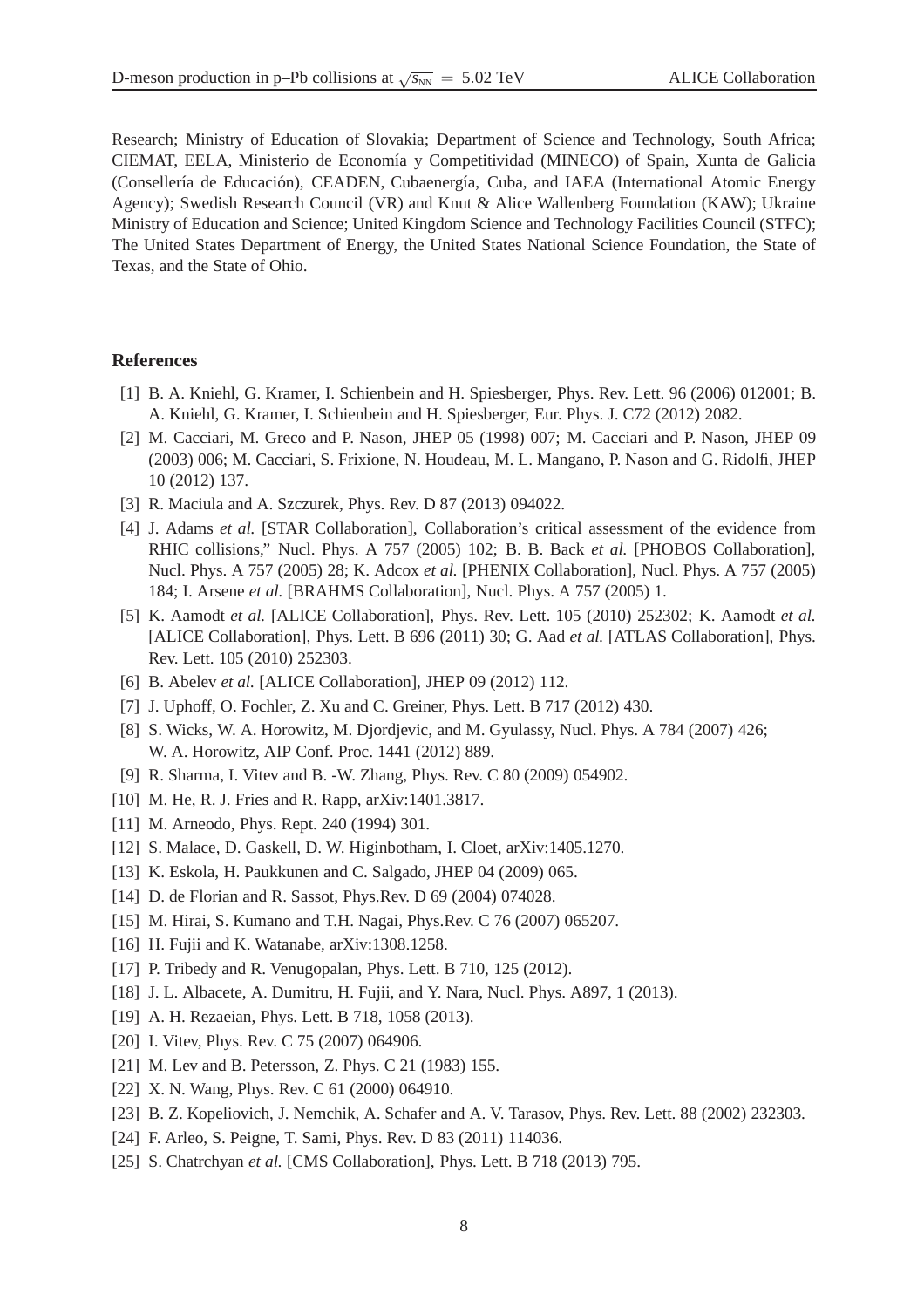- [26] B. Abelev *et al.* [ALICE Collaboration], Phys. Lett. B 719 (2013) 29.
- <span id="page-8-0"></span>[27] B. Abelev *et al.* [ALICE Collaboration], Phys. Lett. B 726 (2013) 164.
- <span id="page-8-1"></span>[28] G. Aad *et al.* [ATLAS Collaboration], Phys. Rev. Lett. 110 (2012) 182302.
- <span id="page-8-2"></span>[29] S. Adler *et al.* [PHENIX Collaboration], Phys. Rev. C 74 (2006) 024904.
- <span id="page-8-3"></span>[30] A. Adare *et al.* [PHENIX Collaboration], Phys. Rev. Lett. 111 (2013) 202301.
- <span id="page-8-4"></span>[31] B. B. Abelev *et al.* [ALICE Collaboration], arXiv:1405.3796 [nucl-ex].
- <span id="page-8-7"></span>[32] A. Adare *et al.* [PHENIX Collaboration], Phys. Rev. Lett. 109 (2012) 242301.
- <span id="page-8-5"></span>[33] A. Adare *et al.* [PHENIX Collaboration], arXiv:1310.1005.
- <span id="page-8-6"></span>[34] J. Adams *et al.* [STAR Collaboration], Phys. Rev. Lett. 94 (2005) 062301.
- <span id="page-8-8"></span>[35] A. M. Sickles, Phys. Lett. B 731 (2014) 51.
- <span id="page-8-9"></span>[36] K. Aamodt *et al.* [ALICE Collaboration], JINST 3 (2008) S08002.
- <span id="page-8-10"></span>[37] B. Abelev *et al.* [ALICE Collaboration], arXiv:1402.4476.
- <span id="page-8-11"></span>[38] J. Beringer *et al.*, [Particle Data Group], Phys. Rev. D 86 (2012) 010001.
- <span id="page-8-20"></span>[39] B. Abelev *et al.* [ALICE Collaboration], JHEP 07 (2012) 191.
- <span id="page-8-12"></span>[40] B. Abelev *et al.* [ALICE Collaboration], JHEP 01 (2012) 128.
- <span id="page-8-13"></span>[41] B. Abelev *et al.* [ALICE Collaboration], Phys. Lett. B 718 (2012) 279.
- <span id="page-8-14"></span>[42] D. G. d'Enterria, arXiv:nucl-ex/0302016.
- <span id="page-8-15"></span>[43] B. Abelev *et al.* [ALICE Collaboration], arXiv:1405.1849.
- <span id="page-8-16"></span>[44] X.N. Wang and M. Gyulassy, Phys. Rev. D 44 (1991) 3501.
- <span id="page-8-17"></span>[45] T. Sjostrand, S. Mrenna and P.Z. Skands, JHEP 05 (2006) 026.
- <span id="page-8-18"></span>[46] P. Z. Skands, Phys. Rev. D **82** (2010) 074018.
- <span id="page-8-19"></span>[47] R. Brun *et al.*, CERN Program Library Long Write-up W5013 (1994).
- <span id="page-8-21"></span>[48] D. Lange, Nucl. Instrum. Meth. A462 (2001) 152.
- [49] R. Averbeck, N. Bastid, Z. Conesa del Valle, P. Crochet, A. Dainese and X. Zhang, arXiv:1107.3243.
- <span id="page-8-23"></span><span id="page-8-22"></span>[50] M. Mangano, P. Nason and G. Ridolfi, Nucl. Phys. B 373 (1992) 295.
- [51] D. Stump, J. Huston, J. Pumplin, W. K. Tung, H. L. Lai, S. Kuhlmann and J. F. Owens, JHEP 0310 (2003) 046.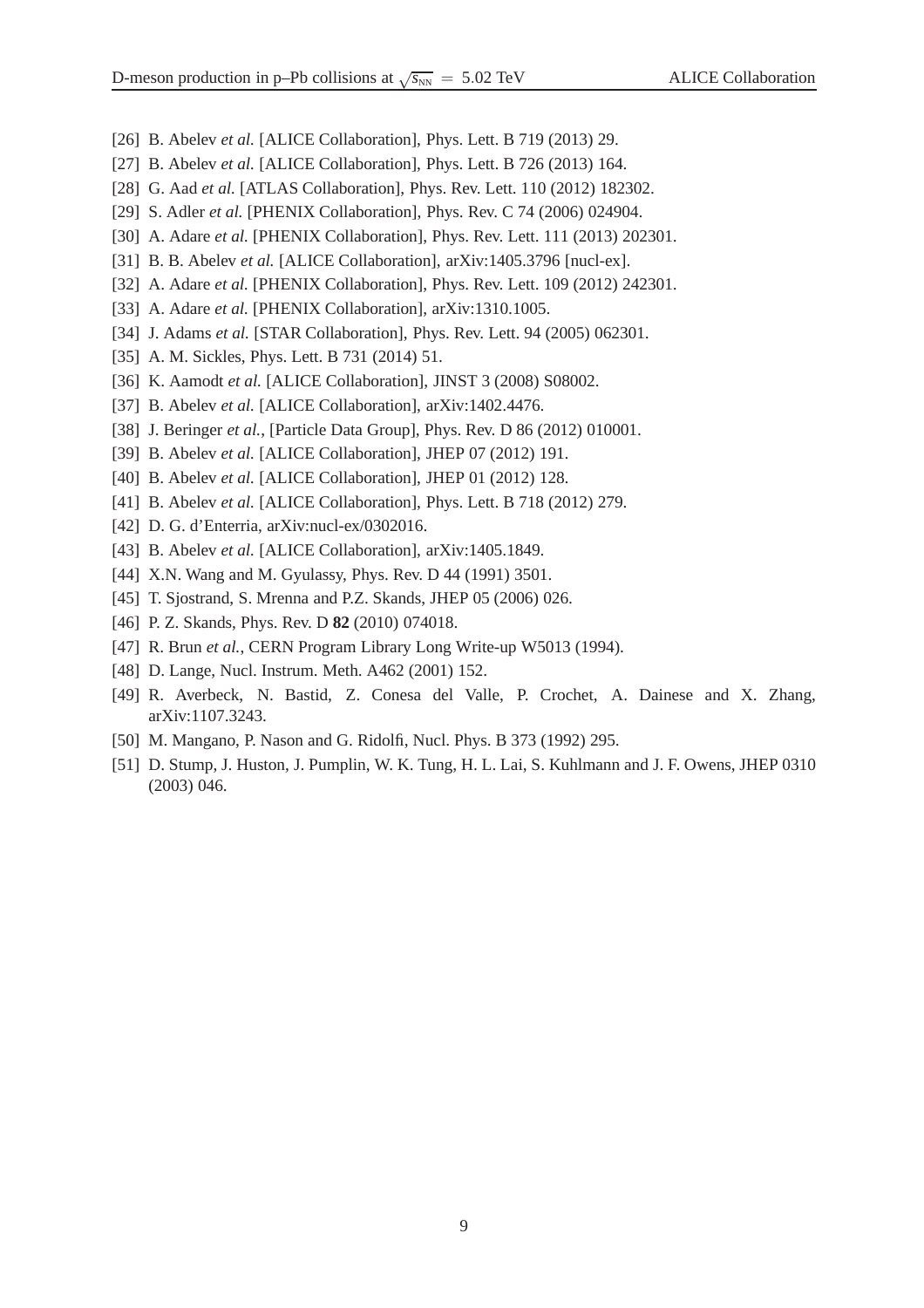## <span id="page-9-0"></span>**A The ALICE Collaboration**

B. Abelev<sup>[71](#page-13-0)</sup>, J. Adam<sup>[37](#page-12-0)</sup>, D. Adamová<sup>[79](#page-13-1)</sup>, M.M. Aggarwal<sup>[83](#page-13-2)</sup>, G. Aglieri Rinella<sup>[34](#page-12-1)</sup>, M. Agnello<sup>[107](#page-13-3),90</sup>, A. Agostinelli<sup>[26](#page-12-2)</sup>, N. Agrawal<sup>[44](#page-12-3)</sup>, Z. Ahammed<sup>[126](#page-14-0)</sup>, N. Ahmad<sup>[18](#page-12-4)</sup>, I. Ahmed<sup>[15](#page-12-5)</sup>, S.U. Ahn<sup>[64](#page-13-5)</sup>, S.A. Ahn<sup>64</sup>, I. Aimo<sup>107, [90](#page-13-4)</sup>, S. Aiola<sup>[131](#page-14-1)</sup>, M. Ajaz<sup>[15](#page-12-5)</sup>, A. Akindinov<sup>[54](#page-12-6)</sup>, S.N. Alam<sup>[126](#page-14-0)</sup>, D. Aleksandrov<sup>[96](#page-13-6)</sup>, B. Alessandro<sup>[107](#page-13-3)</sup>, D. Alexandre<sup>[98](#page-13-7)</sup>, A. Alici<sup>12,[101](#page-13-8)</sup>, A. Alkin<sup>[3](#page-11-0)</sup>, J. Alme<sup>[35](#page-12-8)</sup>, T. Alt<sup>[39](#page-12-9)</sup>, S. Altinpinar<sup>[17](#page-12-10)</sup>, I. Altsybeev<sup>[125](#page-14-2)</sup>, C. Alves Garcia Prado<sup>[115](#page-14-3)</sup>, C. Andrei<sup>[74](#page-13-9)</sup>, A. Andronic<sup>[93](#page-13-10)</sup>, V. Anguelov<sup>[89](#page-13-11)</sup>, J. Anielski<sup>[50](#page-12-11)</sup>, T. Antičić<sup>[94](#page-13-12)</sup>, F. Antinori<sup>[104](#page-13-13)</sup>, P. Antonioli<sup>[101](#page-13-8)</sup>, L. Aphecetche<sup>[109](#page-13-14)</sup>, H. Appelshäuser<sup>[49](#page-12-12)</sup>, S. Arcelli<sup>[26](#page-12-2)</sup>, N. Armesto<sup>[16](#page-12-13)</sup>, R. Arnaldi<sup>[107](#page-13-3)</sup>, T. Aronsson<sup>[131](#page-14-1)</sup>, I.C. Arsene<sup>[93](#page-13-10),21</sup>, M. Arslandok<sup>[49](#page-12-12)</sup>, A. Augustinus<sup>[34](#page-12-1)</sup>, R. Averbeck<sup>93</sup>, T.C. Awes<sup>[80](#page-13-15)</sup>, M.D. Azmi<sup>18,[85](#page-13-16)</sup>, M. Bach<sup>[39](#page-12-9)</sup>, A. Badalà<sup>[103](#page-13-17)</sup>, Y.W. Baek<sup>[40](#page-12-15),66</sup>, S. Bagnasco<sup>[107](#page-13-3)</sup>, R. Bailhache<sup>[49](#page-12-12)</sup>, , R. Bala $^{86}$  $^{86}$  $^{86}$ , A. Baldisseri $^{14}$  $^{14}$  $^{14}$ , F. Baltasar Dos Santos Pedrosa $^{34}$  $^{34}$  $^{34}$ , R.C. Baral<sup>[57](#page-12-17)</sup>, R. Barbera<sup>[27](#page-12-18)</sup>, F. Barile<sup>[31](#page-12-19)</sup>, G.G. Barnaföldi<sup>[130](#page-14-4)</sup>, L.S. Barnby<sup>[98](#page-13-7)</sup>, V. Barret<sup>[66](#page-13-18)</sup>, J. Bartke<sup>[112](#page-13-20)</sup>, M. Basile<sup>[26](#page-12-2)</sup>, N. Bastid<sup>66</sup>, S. Basu<sup>[126](#page-14-0)</sup>, B. Bathen<sup>[50](#page-12-11)</sup>, G. Batigne<sup>[109](#page-13-14)</sup>, B. Batyunya<sup>[62](#page-13-21)</sup>, P.C. Batzing<sup>[21](#page-12-14)</sup>, C. Baumann<sup>[49](#page-12-12)</sup>, I.G. Bearden<sup>[76](#page-13-22)</sup>, H. Beck<sup>49</sup>, C. Bedda<sup>[90](#page-13-4)</sup>, N.K. Behera<sup>[44](#page-12-3)</sup>, I. Belikov<sup>[51](#page-12-20)</sup>, F. Bellini<sup>[26](#page-12-2)</sup>, R. Bellwied<sup>[117](#page-14-5)</sup>, E. Belmont-Moreno<sup>[60](#page-12-21)</sup>, R. Belmont III<sup>[129](#page-14-6)</sup>, V. Belyaev<sup>[72](#page-13-23)</sup>, G. Bencedi<sup>[130](#page-14-4)</sup>, S. Beole<sup>[25](#page-12-22)</sup>, I. Berceanu<sup>[74](#page-13-9)</sup>, A. Bercuci<sup>74</sup>, Y. Berdnikov<sup>[,ii](#page-11-1)[,81](#page-13-24)</sup>, D. Berenyi<sup>[130](#page-14-4)</sup>, M.E. Berger<sup>[88](#page-13-25)</sup>, R.A. Bertens<sup>[53](#page-12-23)</sup>, D. Berzano<sup>[25](#page-12-22)</sup>, L. Betev<sup>[34](#page-12-1)</sup>, A. Bhasin<sup>[86](#page-13-19)</sup>, I.R. Bhat<sup>86</sup>, A.K. Bhati<sup>[83](#page-13-2)</sup>, B. Bhattacharjee<sup>[41](#page-12-24)</sup>, J. Bhom<sup>[122](#page-14-7)</sup>, L. Bianchi<sup>[25](#page-12-22)</sup>, N. Bianchi<sup>[68](#page-13-26)</sup>, C. Bianchin<sup>[53](#page-12-23)</sup>, J. Bielčík<sup>[37](#page-12-0)</sup>, J. Bielčíková<sup>[79](#page-13-1)</sup>, A. Bilandzic<sup>[76](#page-13-22)</sup>, S. Bjelogrlic<sup>[53](#page-12-23)</sup>, F. Blanco<sup>[10](#page-12-25)</sup>, D. Blau<sup>[96](#page-13-6)</sup>, C. Blume<sup>[49](#page-12-12)</sup>, F. Bock<sup>70,[89](#page-13-11)</sup>, A. Bogdanov<sup>[72](#page-13-23)</sup> , H. Bøggild<sup>[76](#page-13-22)</sup> , M. Bogolyubsky<sup>[108](#page-13-28)</sup> , F.V. Böhmer<sup>[88](#page-13-25)</sup> , L. Boldizsár<sup>[130](#page-14-4)</sup> , M. Bombara<sup>[38](#page-12-26)</sup> , J. Book<sup>[49](#page-12-12)</sup> , H. Borel<sup>[14](#page-12-16)</sup>, A. Borissov<sup>[129](#page-14-6),92</sup>, F. Bossú<sup>[61](#page-13-30)</sup>, M. Botje<sup>[77](#page-13-31)</sup>, E. Botta<sup>[25](#page-12-22)</sup>, S. Böttger<sup>[48](#page-12-27)</sup>, P. Braun-Munzinger<sup>[93](#page-13-10)</sup>, M. Bregant<sup>[115](#page-14-3)</sup>, T. Breitner<sup>[48](#page-12-27)</sup>, T.A. Broker<sup>[49](#page-12-12)</sup>, T.A. Browning<sup>[91](#page-13-32)</sup>, M. Broz<sup>[37](#page-12-0)</sup>, E. Bruna<sup>[107](#page-13-3)</sup>, G.E. Bruno<sup>[31](#page-12-19)</sup>, D. Budnikov<sup>[95](#page-13-33)</sup>, H. Buesching<sup>[49](#page-12-12)</sup>, S. Bufalino<sup>[107](#page-13-3)</sup>, P. Buncic<sup>[34](#page-12-1)</sup>, O. Busch<sup>[89](#page-13-11)</sup>, Z. Buthelezi<sup>[61](#page-13-30)</sup>, D. Caffarri<sup>34, 28</sup>, X. Cai<sup>[7](#page-11-2)</sup>, H. Caines<sup>[131](#page-14-1)</sup>, L. Calero Diaz<sup>[68](#page-13-26)</sup>, A. Caliva<sup>[53](#page-12-23)</sup>, E. Calvo Villar<sup>[99](#page-13-34)</sup>, P. Camerini<sup>[24](#page-12-29)</sup>, F. Carena<sup>[34](#page-12-1)</sup>, W. Carena<sup>[34](#page-12-1)</sup>, J. Castillo Castellanos<sup>[14](#page-12-16)</sup>, E.A.R. Casula<sup>[23](#page-12-30)</sup>, V. Catanescu<sup>[74](#page-13-9)</sup>, C. Cavicchioli<sup>34</sup>, C. Ceballos Sanchez<sup>[9](#page-12-31)</sup>, J. Cepila<sup>[37](#page-12-0)</sup>, P. Cerello<sup>[107](#page-13-3)</sup>, B. Chang<sup>[118](#page-14-8)</sup>, S. Chapeland<sup>[34](#page-12-1)</sup>, J.L. Charvet<sup>[14](#page-12-16)</sup>, S. Chattopadhyay<sup>[126](#page-14-0)</sup>, S. Chattopadhyay<sup>[97](#page-13-35)</sup>, V. Chelnokov<sup>[3](#page-11-0)</sup>, M. Cherney<sup>[82](#page-13-36)</sup>, C. Cheshkov<sup>[124](#page-14-9)</sup>, B. Cheynis<sup>124</sup>, V. Chibante Barroso<sup>[34](#page-12-1)</sup>, D.D. Chinellato<sup>116,[117](#page-14-5)</sup>, P. Chochula<sup>34</sup>, M. Chojnacki<sup>[76](#page-13-22)</sup>, S. Choudhury<sup>[126](#page-14-0)</sup>, P. Christakoglou<sup>[77](#page-13-31)</sup>, C.H. Christensen<sup>[76](#page-13-22)</sup>, P. Christiansen<sup>[32](#page-12-32)</sup>, T. Chujo<sup>[122](#page-14-7)</sup>, S.U. Chung<sup>[92](#page-13-29)</sup>, C. Cicalo<sup>[102](#page-13-37)</sup>, L. Cifarelli<sup>[26](#page-12-2),12</sup>, F. Cindolo<sup>[101](#page-13-8)</sup>, J. Cleymans<sup>[85](#page-13-16)</sup>, F. Colamaria<sup>[31](#page-12-19)</sup>, D. Colella<sup>31</sup>, A. Collu<sup>[23](#page-12-30)</sup>, M. Colocci<sup>26</sup>, G. Conesa Balbastre<sup>[67](#page-13-38)</sup>, Z. Conesa del Valle<sup>[47](#page-12-33)</sup>, M.E. Connors<sup>[131](#page-14-1)</sup>, J.G. Contreras<sup>[11](#page-12-34),37</sup>, T.M. Cormier<sup>80,[129](#page-14-6)</sup>, Y. Corrales Morales<sup>[25](#page-12-22)</sup>, P. Cortese<sup>[30](#page-12-35)</sup>, I. Cortés Maldonado<sup>[2](#page-11-3)</sup>, M.R. Cosentino<sup>[115](#page-14-3)</sup>, F. Costa<sup>[34](#page-12-1)</sup>, P. Crochet<sup>[66](#page-13-18)</sup>, R. Cruz Albino<sup>[11](#page-12-34)</sup>, E. Cuautle<sup>[59](#page-12-36)</sup>, L. Cunqueiro<sup>68,[34](#page-12-1)</sup>, A. Dainese<sup>[104](#page-13-13)</sup>, R. Dang<sup>[7](#page-11-2)</sup>, A. Danu<sup>[58](#page-12-37)</sup>, D. Das<sup>[97](#page-13-35)</sup>, I. Das<sup>[47](#page-12-33)</sup>, K. Das<sup>[97](#page-13-35)</sup>, S. Das<sup>[4](#page-11-4)</sup>, A. Dash<sup>[116](#page-14-10)</sup>, S. Dash<sup>[44](#page-12-3)</sup>, S. De<sup>[126](#page-14-0)</sup>, H. Delagrange<sup>[109](#page-13-14),i</sup>, A. Deloff<sup>[73](#page-13-39)</sup>, E. Dénes<sup>[130](#page-14-4)</sup>, G. D'Erasmo<sup>[31](#page-12-19)</sup>, A. De Caro<sup>29,[12](#page-12-7)</sup>, G. de Cataldo<sup>[100](#page-13-40)</sup>, J. de Cuveland<sup>[39](#page-12-9)</sup>, A. De Falco<sup>[23](#page-12-30)</sup>, D. De Gruttola<sup>29,12</sup>, N. De Marco<sup>[107](#page-13-3)</sup> , S. De Pasquale<sup>[29](#page-12-38)</sup> , R. de Rooij<sup>[53](#page-12-23)</sup> , M.A. Diaz Corchero<sup>[10](#page-12-25)</sup> , T. Dietel<sup>[50 ,](#page-12-11)[85](#page-13-16)</sup> , P. Dillenseger<sup>[49](#page-12-12)</sup> , R. Divià $^{34}$  $^{34}$  $^{34}$  , D. Di Bari $^{31}$  $^{31}$  $^{31}$  , S. Di Liberto $^{105}$  $^{105}$  $^{105}$  , A. Di Mauro $^{34}$  , P. Di Nezza $^{68}$  $^{68}$  $^{68}$  , Ø. Djuvsland $^{17}$  $^{17}$  $^{17}$  , A. Dobrin $^{53}$  $^{53}$  $^{53}$  , T. Dobrowolski<sup>[73](#page-13-39)</sup>, D. Domenicis Gimenez<sup>[115](#page-14-3)</sup>, B. Dönigus<sup>[49](#page-12-12)</sup>, O. Dordic<sup>[21](#page-12-14)</sup>, S. Dørheim<sup>[88](#page-13-25)</sup>, A.K. Dubey<sup>[126](#page-14-0)</sup>, A. Dubla<sup>[53](#page-12-23)</sup>, L. Ducroux<sup>[124](#page-14-9)</sup>, P. Dupieux<sup>[66](#page-13-18)</sup>, A.K. Dutta Majumdar<sup>[97](#page-13-35)</sup>, T. E. Hilden<sup>[42](#page-12-39)</sup>, R.J. Ehlers<sup>[131](#page-14-1)</sup>, D. Elia<sup>[100](#page-13-40)</sup>, H. Engel<sup>[48](#page-12-27)</sup>, B. Erazmus<sup>34,[109](#page-13-14)</sup>, H.A. Erdal<sup>[35](#page-12-8)</sup>, D. Eschweiler<sup>[39](#page-12-9)</sup>, B. Espagnon<sup>[47](#page-12-33)</sup>, M. Esposito<sup>[34](#page-12-1)</sup>, M. Estienne<sup>109</sup>. , S. Esumi<sup>[122](#page-14-7)</sup>, D. Evans<sup>[98](#page-13-7)</sup>, S. Evdokimov<sup>[108](#page-13-28)</sup>, D. Fabris<sup>[104](#page-13-13)</sup>, J. Faivre<sup>[67](#page-13-38)</sup>, D. Falchieri<sup>[26](#page-12-2)</sup>, A. Fantoni<sup>[68](#page-13-26)</sup>, M. Fasel<sup>[89](#page-13-11)</sup>, D. Fehlker<sup>[17](#page-12-10)</sup> , L. Feldkamp<sup>[50](#page-12-11)</sup> , D. Felea<sup>[58](#page-12-37)</sup> , A. Feliciello<sup>[107](#page-13-3)</sup> , G. Feofilov<sup>[125](#page-14-2)</sup> , J. Ferencei<sup>[79](#page-13-1)</sup> , A. Fernández Téllez<sup>[2](#page-11-3)</sup> , E.G. Ferreiro<sup>[16](#page-12-13)</sup>, A. Ferretti<sup>[25](#page-12-22)</sup>, A. Festanti<sup>[28](#page-12-28)</sup>, J. Figiel<sup>[112](#page-13-20)</sup>, M.A.S. Figueredo<sup>[119](#page-14-11)</sup>, S. Filchagin<sup>[95](#page-13-33)</sup>, D. Finogeev<sup>[52](#page-12-40)</sup>, F.M. Fionda<sup>[31](#page-12-19)</sup>, E.M. Fiore<sup>31</sup>, E. Floratos<sup>[84](#page-13-42)</sup>, M. Floris<sup>[34](#page-12-1)</sup>, S. Foertsch<sup>[61](#page-13-30)</sup>, P. Foka<sup>[93](#page-13-10)</sup>, S. Fokin<sup>[96](#page-13-6)</sup>, E. Fragiacomo<sup>[106](#page-13-43)</sup> , A. Francescon<sup>[34 ,](#page-12-1)[28](#page-12-28)</sup> , U. Frankenfeld<sup>[93](#page-13-10)</sup> , U. Fuchs<sup>[34](#page-12-1)</sup> , C. Furget<sup>[67](#page-13-38)</sup> , M. Fusco Girard<sup>[29](#page-12-38)</sup> , J.J. Gaardhøje<sup>[76](#page-13-22)</sup> , M. Gagliardi<sup>[25](#page-12-22)</sup> , A.M. Gago<sup>[99](#page-13-34)</sup> , M. Gallio<sup>25</sup> , D.R. Gangadharan<sup>[19](#page-12-41) [,70](#page-13-27)</sup> , P. Ganoti<sup>[80 ,](#page-13-15)[84](#page-13-42)</sup> , C. Garabatos<sup>[93](#page-13-10)</sup>, E. Garcia-Solis<sup>[13](#page-12-42)</sup>, C. Gargiulo<sup>[34](#page-12-1)</sup>, I. Garishvili<sup>[71](#page-13-0)</sup>, J. Gerhard<sup>[39](#page-12-9)</sup>, M. Germain<sup>[109](#page-13-14)</sup>, A. Gheata<sup>34</sup>, M. Gheata<sup>[34](#page-12-1),58</sup>, B. Ghidini<sup>[31](#page-12-19)</sup>, P. Ghosh<sup>[126](#page-14-0)</sup>, S.K. Ghosh<sup>[4](#page-11-4)</sup>, P. Gianotti<sup>[68](#page-13-26)</sup>, P. Giubellino<sup>34</sup>, E. Gladysz-Dziadus<sup>[112](#page-13-20)</sup>, P. Glässel<sup>[89](#page-13-11)</sup>, A. Gomez Ramirez<sup>[48](#page-12-27)</sup>, P. González-Zamora<sup>[10](#page-12-25)</sup>, S. Gorbunov<sup>[39](#page-12-9)</sup>, L. Görlich<sup>[112](#page-13-20)</sup>, S. Gotovac<sup>[111](#page-13-44)</sup>, L.K. Graczykowski<sup>[128](#page-14-12)</sup>, A. Grelli<sup>[53](#page-12-23)</sup>, A. Grigoras<sup>[34](#page-12-1)</sup>, C. Grigoras<sup>34</sup>, V. Grigoriev<sup>[72](#page-13-23)</sup>, A. Grigoryan<sup>[1](#page-11-6)</sup>, S. Grigoryan<sup>[62](#page-13-21)</sup>, B. Grinyov<sup>[3](#page-11-0)</sup>, N. Grion<sup>[106](#page-13-43)</sup>, J.F. Grosse-Oetringhaus<sup>[34](#page-12-1)</sup>, J.-Y. Grossiord<sup>[124](#page-14-9)</sup>, R. Grosso<sup>[34](#page-12-1)</sup>, F. Guber<sup>[52](#page-12-40)</sup>, R. Guernane<sup>[67](#page-13-38)</sup>, B. Guerzoni<sup>[26](#page-12-2)</sup>, M. Guilbaud<sup>[124](#page-14-9)</sup>, K. Gulbrandsen<sup>[76](#page-13-22)</sup>, H. Gulkanyan<sup>[1](#page-11-6)</sup>, M. Gumbo<sup>[85](#page-13-16)</sup>, T. Gunji<sup>[121](#page-14-13)</sup>, A. Gupta<sup>[86](#page-13-19)</sup>, R. Gupta<sup>86</sup>, K. H. Khan<sup>[15](#page-12-5)</sup>, R. Haake<sup>[50](#page-12-11)</sup>, Ø. Haaland<sup>[17](#page-12-10)</sup>, C. Hadjidakis<sup>[47](#page-12-33)</sup>, M. Haiduc<sup>[58](#page-12-37)</sup>, H. Hamagaki<sup>[121](#page-14-13)</sup>, G. Hamar<sup>[130](#page-14-4)</sup>, L.D. Hanratty<sup>[98](#page-13-7)</sup>, A. Hansen<sup>[76](#page-13-22)</sup>, J.W. Harris<sup>[131](#page-14-1)</sup>, H. Hartmann<sup>[39](#page-12-9)</sup>, A. Harton<sup>[13](#page-12-42)</sup>, D. Hatzifotiadou<sup>[101](#page-13-8)</sup>, S. Hayashi<sup>[121](#page-14-13)</sup>, S.T. Heckel<sup>[49](#page-12-12)</sup>, M. Heide<sup>[50](#page-12-11)</sup>, H. Helstrup<sup>[35](#page-12-8)</sup>, A. Herghelegiu<sup>[74](#page-13-9)</sup>, G. Herrera Corral<sup>[11](#page-12-34)</sup>, B.A. Hess<sup>[33](#page-12-43)</sup>, K.F. Hetland<sup>[35](#page-12-8)</sup>, B. Hippolyte<sup>[51](#page-12-20)</sup>, J. Hladky<sup>[56](#page-12-44)</sup>, P. Hristov<sup>[34](#page-12-1)</sup>, M. Huang<sup>[17](#page-12-10)</sup>, T.J. Humanic<sup>[19](#page-12-41)</sup>, N. Hussain<sup>[41](#page-12-24)</sup>, D. Hutter<sup>[39](#page-12-9)</sup>, D.S. Hwang<sup>[20](#page-12-45)</sup>, R. Ilkaev<sup>[95](#page-13-33)</sup>, I. Ilkiv<sup>[73](#page-13-39)</sup>, M. Inaba<sup>[122](#page-14-7)</sup>, G.M. Innocenti<sup>[25](#page-12-22)</sup>, C. Ionita<sup>[34](#page-12-1)</sup>, M. Ippolitov<sup>[96](#page-13-6)</sup>, M. Irfan<sup>[18](#page-12-4)</sup>, M. Ivanov<sup>[93](#page-13-10)</sup>, V. Ivanov<sup>[81](#page-13-24)</sup>, A. Jachołkowski<sup>[27](#page-12-18)</sup>,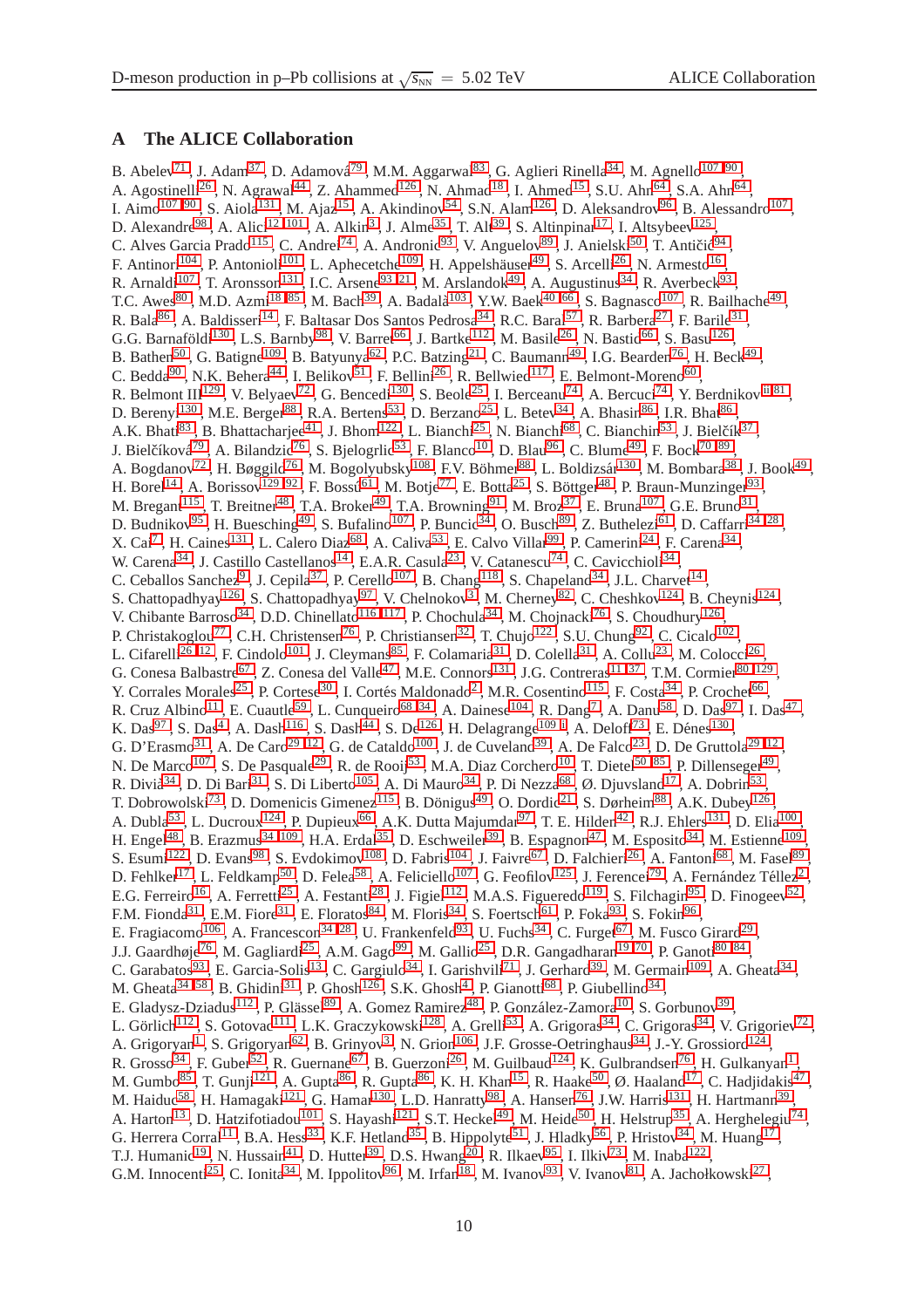P.M. Jacobs<sup>[70](#page-13-27)</sup>, C. Jahnke<sup>[115](#page-14-3)</sup>, H.J. Jang<sup>[64](#page-13-5)</sup>, M.A. Janik<sup>[128](#page-14-12)</sup>, P.H.S.Y. Jayarathna<sup>[117](#page-14-5)</sup>, C. Jena<sup>[28](#page-12-28)</sup>, S. Jena<sup>117</sup>, R.T. Jimenez Bustamante<sup>[59](#page-12-36)</sup>, P.G. Jones<sup>[98](#page-13-7)</sup>, H. Jung<sup>[40](#page-12-15)</sup>, A. Jusko<sup>98</sup>, V. Kadyshevskiy<sup>[62](#page-13-21)</sup>, S. Kalcher<sup>[39](#page-12-9)</sup>, P. Kalinak<sup>[55](#page-12-46)</sup>, A. Kalweit<sup>[34](#page-12-1)</sup>, J. Kamin<sup>[49](#page-12-12)</sup>, J.H. Kang<sup>[132](#page-14-14)</sup>, V. Kaplin<sup>[72](#page-13-23)</sup>, S. Kar<sup>[126](#page-14-0)</sup>, A. Karasu Uysal<sup>[65](#page-13-45)</sup>, O. Karavichev<sup>[52](#page-12-40)</sup>, T. Karavicheva<sup>52</sup>, E. Karpechev<sup>52</sup>, U. Kebschull<sup>[48](#page-12-27)</sup>, R. Keidel<sup>[133](#page-14-15)</sup>, D.L.D. Keijdener<sup>[53](#page-12-23)</sup>, M.M. Khan<sup>[,iii,](#page-11-7) [18](#page-12-4)</sup>, P. Khan<sup>[97](#page-13-35)</sup>, S.A. Khan<sup>[126](#page-14-0)</sup>, A. Khanzadeev<sup>[81](#page-13-24)</sup>, Y. Kharlov<sup>[108](#page-13-28)</sup>, B. Kileng<sup>[35](#page-12-8)</sup>, B. Kim<sup>[132](#page-14-14)</sup>, D.W. Kim<sup>[64](#page-13-5) [,40](#page-12-15)</sup> , D.J. Kim<sup>[118](#page-14-8)</sup> , J.S. Kim<sup>[40](#page-12-15)</sup> , M. Kim<sup>40</sup> , M. Kim<sup>[132](#page-14-14)</sup> , S. Kim<sup>[20](#page-12-45)</sup> , T. Kim<sup>132</sup> , S. Kirsch<sup>[39](#page-12-9)</sup> , I. Kisel<sup>39</sup> , S. Kiselev<sup>[54](#page-12-6)</sup>, A. Kisiel<sup>[128](#page-14-12)</sup>, G. Kiss<sup>[130](#page-14-4)</sup>, J.L. Klay<sup>[6](#page-11-8)</sup>, J. Klein<sup>[89](#page-13-11)</sup>, C. Klein-Bösing<sup>[50](#page-12-11)</sup>, A. Kluge<sup>[34](#page-12-1)</sup>, M.L. Knichel<sup>[93](#page-13-10)</sup>, A.G. Knospe<sup>[113](#page-13-46)</sup>, C. Kobdaj<sup>[110](#page-13-47),[34](#page-12-1)</sup>, M. Kofarago<sup>34</sup>, M.K. Köhler<sup>[93](#page-13-10)</sup>, T. Kollegger<sup>[39](#page-12-9)</sup>, A. Kolojvari<sup>[125](#page-14-2)</sup>, V. Kondratiev<sup>[125](#page-14-2)</sup>, N. Kondratyeva<sup>[72](#page-13-23)</sup>, A. Konevskikh<sup>[52](#page-12-40)</sup>, V. Kovalenko<sup>125</sup>, M. Kowalski<sup>[112](#page-13-20)</sup>, S. Kox<sup>[67](#page-13-38)</sup>, G. Koyithatta Meethaleveedu<sup>[44](#page-12-3)</sup>, J. Kral<sup>[118](#page-14-8)</sup>, I. Králik<sup>[55](#page-12-46)</sup>, A. Kravčáková<sup>[38](#page-12-26)</sup>, M. Krelina<sup>[37](#page-12-0)</sup>, M. Kretz<sup>[39](#page-12-9)</sup>, M. Krivda<sup>98,[55](#page-12-46)</sup>, F. Krizek<sup>[79](#page-13-1)</sup>, E. Kryshen<sup>[34](#page-12-1)</sup>, M. Krzewicki<sup>[93](#page-13-10),39</sup>, V. Kučera<sup>79</sup>, Y. Kucheriaev<sup>[96](#page-13-6),i</sup>, T. Kugathasan<sup>[34](#page-12-1)</sup>, C. Kuhn<sup>[51](#page-12-20)</sup>, P.G. Kuijer<sup>[77](#page-13-31)</sup>, I. Kulakov<sup>[49](#page-12-12)</sup>, J. Kumar<sup>[44](#page-12-3)</sup>, P. Kurashvili<sup>[73](#page-13-39)</sup>, A. Kurepin<sup>[52](#page-12-40)</sup>, A.B. Kurepin<sup>[52](#page-12-40)</sup>, A. Kuryakin<sup>[95](#page-13-33)</sup>, S. Kushpil<sup>[79](#page-13-1)</sup>, M.J. Kweon<sup>[46](#page-12-47),89</sup>, Y. Kwon<sup>[132](#page-14-14)</sup>, P. Ladron de Guevara<sup>[59](#page-12-36)</sup>, C. Lagana Fernandes<sup>[115](#page-14-3)</sup>, I. Lakomov<sup>[47](#page-12-33)</sup>, R. Langoy<sup>[127](#page-14-16)</sup>, C. Lara<sup>[48](#page-12-27)</sup>, A. Lardeux<sup>[109](#page-13-14)</sup>, A. Lattuca<sup>[25](#page-12-22)</sup>, S.L. La Pointe<sup>[53 ,](#page-12-23) [107](#page-13-3)</sup> , P. La Rocca<sup>[27](#page-12-18)</sup> , R. Lea<sup>[24](#page-12-29)</sup> , L. Leardini<sup>[89](#page-13-11)</sup> , G.R. Lee<sup>[98](#page-13-7)</sup> , I. Legrand<sup>[34](#page-12-1)</sup> , J. Lehnert<sup>[49](#page-12-12)</sup> , R.C. Lemmon<sup>[78](#page-13-48)</sup>, V. Lenti<sup>[100](#page-13-40)</sup>, E. Leogrande<sup>[53](#page-12-23)</sup>, M. Leoncino<sup>[25](#page-12-22)</sup>, I. León Monzón<sup>[114](#page-14-17)</sup>, P. Lévai<sup>[130](#page-14-4)</sup>, S. Li<sup>[7](#page-11-2),66</sup>, J. Lien<sup>[127](#page-14-16)</sup>, R. Lietava<sup>[98](#page-13-7)</sup>, S. Lindal<sup>[21](#page-12-14)</sup>, V. Lindenstruth<sup>[39](#page-12-9)</sup>, C. Lippmann<sup>[93](#page-13-10)</sup>, M.A. Lisa<sup>[19](#page-12-41)</sup>, H.M. Ljunggren<sup>[32](#page-12-32)</sup>, D.F. Lodato<sup>[53](#page-12-23)</sup>, P.I. Loenne<sup>[17](#page-12-10)</sup>, V.R. Loggins<sup>[129](#page-14-6)</sup>, V. Loginov<sup>[72](#page-13-23)</sup>, D. Lohner<sup>[89](#page-13-11)</sup>, C. Loizides<sup>[70](#page-13-27)</sup>, X. Lopez<sup>[66](#page-13-18)</sup>, E. López Torres<sup>[9](#page-12-31)</sup>, X.-G. Lu<sup>[89](#page-13-11)</sup>, P. Luettig<sup>[49](#page-12-12)</sup>, M. Lunardon<sup>[28](#page-12-28)</sup>, G. Luparello<sup>53,[24](#page-12-29)</sup>, C. Luzzi<sup>[34](#page-12-1)</sup>, R. Ma<sup>[131](#page-14-1)</sup>, A. Maevskaya<sup>[52](#page-12-40)</sup>, M. Mager<sup>[34](#page-12-1)</sup>, D.P. Mahapatra<sup>[57](#page-12-17)</sup>, S.M. Mahmood<sup>[21](#page-12-14)</sup>, A. Maire<sup>[89](#page-13-11), 51</sup>, R.D. Majka<sup>[131](#page-14-1)</sup>, M. Malaev<sup>[81](#page-13-24)</sup>, I. Maldonado Cervantes<sup>[59](#page-12-36)</sup>, L. Malinina<sup>[,iv,](#page-11-9)[62](#page-13-21)</sup>, D. Mal'Kevich<sup>[54](#page-12-6)</sup>, P. Malzacher<sup>[93](#page-13-10)</sup>, A. Mamonov<sup>[95](#page-13-33)</sup>, L. Manceau<sup>[107](#page-13-3)</sup>, V. Manko<sup>[96](#page-13-6)</sup>, F. Manso<sup>[66](#page-13-18)</sup>, V. Manzari<sup>[100](#page-13-40)</sup>, M. Marchisone<sup>66,[25](#page-12-22)</sup>, J. Mareš<sup>[56](#page-12-44)</sup>, G.V. Margagliotti<sup>[24](#page-12-29)</sup>, A. Margotti<sup>[101](#page-13-8)</sup>, A. Marín<sup>[93](#page-13-10)</sup>, C. Markert<sup>[113](#page-13-46)</sup>, M. Marquard<sup>[49](#page-12-12)</sup>, I. Martashvili<sup>[120](#page-14-18)</sup>, N.A. Martin<sup>93</sup>, P. Martinengo<sup>[34](#page-12-1)</sup>, M.I. Martínez<sup>[2](#page-11-3)</sup>, G. Martínez García<sup>[109](#page-13-14)</sup>, J. Martin Blanco<sup>109</sup>, Y. Martynov<sup>[3](#page-11-0)</sup>, A. Mas<sup>109</sup>, S. Masciocchi<sup>[93](#page-13-10)</sup>, M. Masera<sup>[25](#page-12-22)</sup> , A. Masoni<sup>[102](#page-13-37)</sup> , L. Massacrier<sup>[109](#page-13-14)</sup> , A. Mastroserio<sup>[31](#page-12-19)</sup> , A. Matyja<sup>[112](#page-13-20)</sup> , C. Mayer<sup>112</sup> , J. Mazer<sup>[120](#page-14-18)</sup> , M.A. Mazzoni $^{105}$  $^{105}$  $^{105}$  , F. Meddi<sup>[22](#page-12-48)</sup> , A. Menchaca-Rocha<sup>[60](#page-12-21)</sup> , E. Meninno<sup>[29](#page-12-38)</sup> , J. Mercado Pérez<sup>[89](#page-13-11)</sup> , M. Meres<sup>[36](#page-12-49)</sup> , Y. Miake<sup>[122](#page-14-7)</sup>, K. Mikhaylov<sup>[62](#page-13-21),54</sup>, L. Milano<sup>[34](#page-12-1)</sup>, J. Milosevic<sup>[,v,](#page-11-10)[21](#page-12-14)</sup>, A. Mischke<sup>[53](#page-12-23)</sup>, A.N. Mishra<sup>[45](#page-12-50)</sup>, D. Miśkowiec<sup>[93](#page-13-10)</sup>, J. Mitra<sup>[126](#page-14-0)</sup>, C.M. Mitu<sup>[58](#page-12-37)</sup>, J. Mlynarz<sup>[129](#page-14-6)</sup>, N. Mohammadi<sup>[53](#page-12-23)</sup>, B. Mohanty<sup>75,126</sup>, L. Molnar<sup>[51](#page-12-20)</sup>, L. Montaño Zetina<sup>[11](#page-12-34)</sup> , E. Montes<sup>[10](#page-12-25)</sup> , M. Morando<sup>[28](#page-12-28)</sup> , D.A. Moreira De Godoy<sup>[115](#page-14-3)</sup> , S. Moretto<sup>28</sup> , A. Morreale<sup>[109](#page-13-14)</sup> , A. Morsch<sup>[34](#page-12-1)</sup>, V. Muccifora<sup>[68](#page-13-26)</sup>, E. Mudnic<sup>[111](#page-13-44)</sup>, D. Mühlheim<sup>[50](#page-12-11)</sup>, S. Muhuri<sup>[126](#page-14-0)</sup>, M. Mukherjee<sup>126</sup>, H. Müller<sup>34</sup>, M.G. Munhoz<sup>[115](#page-14-3)</sup>, S. Murray<sup>[85](#page-13-16)</sup>, L. Musa<sup>[34](#page-12-1)</sup>, J. Musinsky<sup>[55](#page-12-46)</sup>, B.K. Nandi<sup>[44](#page-12-3)</sup>, R. Nania<sup>[101](#page-13-8)</sup>, E. Nappi<sup>[100](#page-13-40)</sup>, C. Nattrass<sup>[120](#page-14-18)</sup>, K. Nayak<sup>[75](#page-13-49)</sup>, T.K. Nayak<sup>[126](#page-14-0)</sup>, S. Nazarenko<sup>[95](#page-13-33)</sup>, A. Nedosekin<sup>[54](#page-12-6)</sup>, M. Nicassio<sup>[93](#page-13-10)</sup>, M. Niculescu<sup>34,[58](#page-12-37)</sup>, B.S. Nielsen<sup>[76](#page-13-22)</sup>, S. Nikolaev<sup>[96](#page-13-6)</sup>, S. Nikulin<sup>96</sup>, V. Nikulin<sup>[81](#page-13-24)</sup>, B.S. Nilsen<sup>[82](#page-13-36)</sup>, F. Noferini<sup>[12](#page-12-7),101</sup>, P. Nomokonov<sup>[62](#page-13-21)</sup>, G. Nooren<sup>[53](#page-12-23)</sup>, J. Norman<sup>[119](#page-14-11)</sup>, A. Nyanin<sup>[96](#page-13-6)</sup>, J. Nystrand<sup>[17](#page-12-10)</sup>, H. Oeschler<sup>[89](#page-13-11)</sup>, S. Oh<sup>[131](#page-14-1)</sup>, S.K. Oh<sup>[,vi,](#page-11-11)63,[40](#page-12-15)</sup>, A. Okatan<sup>[65](#page-13-45)</sup>, L. Olah<sup>[130](#page-14-4)</sup>, J. Oleniacz<sup>[128](#page-14-12)</sup>, A.C. Oliveira Da Silva<sup>[115](#page-14-3)</sup>, J. Onderwaater<sup>[93](#page-13-10)</sup>, C. Oppedisano<sup>[107](#page-13-3)</sup>, A. Ortiz Velasquez<sup>[59](#page-12-36),[32](#page-12-32)</sup>, A. Oskarsson<sup>32</sup>, J. Otwinowski<sup>[112](#page-13-20),93</sup>, K. Oyama<sup>[89](#page-13-11)</sup>, M. Ozdemir<sup>[49](#page-12-12)</sup>, P. Sahoo<sup>[45](#page-12-50)</sup>, Y. Pachmayer<sup>[89](#page-13-11)</sup>, M. Pachr<sup>[37](#page-12-0)</sup>, P. Pagano<sup>[29](#page-12-38)</sup>, G. Paić<sup>[59](#page-12-36)</sup>, F. Painke<sup>[39](#page-12-9)</sup>, C. Pajares<sup>[16](#page-12-13)</sup>, S.K. Pal<sup>[126](#page-14-0)</sup>, A. Palmeri<sup>[103](#page-13-17)</sup>, D. Pant<sup>[44](#page-12-3)</sup>, V. Papikyan<sup>[1](#page-11-6)</sup>, G.S. Pappalardo<sup>103</sup>, P. Pareek<sup>[45](#page-12-50)</sup>, W.J. Park<sup>[93](#page-13-10)</sup>, S. Parmar<sup>[83](#page-13-2)</sup>, A. Passfeld<sup>[50](#page-12-11)</sup>, D.I. Patalakha<sup>[108](#page-13-28)</sup>, V. Paticchio<sup>[100](#page-13-40)</sup>, B. Paul<sup>[97](#page-13-35)</sup>, T. Pawlak<sup>[128](#page-14-12)</sup>, T. Peitzmann<sup>[53](#page-12-23)</sup>, H. Pereira Da Costa $^{14}$  $^{14}$  $^{14}$  , E. Pereira De Oliveira Filho $^{115}$  $^{115}$  $^{115}$  , D. Peresunko $^{96}$  $^{96}$  $^{96}$  , C.E. Pérez Lara $^{77}$  $^{77}$  $^{77}$  , A. Pesci $^{101}$  $^{101}$  $^{101}$  , V. Peskov<sup>[49](#page-12-12)</sup>, Y. Pestov<sup>[5](#page-11-12)</sup>, V. Petráček<sup>[37](#page-12-0)</sup>, M. Petran<sup>37</sup>, M. Petris<sup>[74](#page-13-9)</sup>, M. Petrovici<sup>74</sup>, C. Petta<sup>[27](#page-12-18)</sup>, S. Piano<sup>[106](#page-13-43)</sup>, M. Pikna $^{36}$  $^{36}$  $^{36}$ , P. Pillot $^{109}$  $^{109}$  $^{109}$ , O. Pinazza $^{101}$  $^{101}$  $^{101}$ ,  $^{34}$ , L. Pinsky $^{117}$  $^{117}$  $^{117}$ , D.B. Piyarathna $^{117}$ , M. Płoskoń $^{70}$  $^{70}$  $^{70}$ , M. Planinic $^{123}$ ,  $^{94}$  $^{94}$  $^{94}$ , J. Pluta<sup>[128](#page-14-12)</sup>, S. Pochybova<sup>[130](#page-14-4)</sup>, P.L.M. Podesta-Lerma<sup>[114](#page-14-17)</sup>, M.G. Poghosyan<sup>82,[34](#page-12-1)</sup>, E.H.O. Pohjoisaho<sup>[42](#page-12-39)</sup>, B. Polichtchouk<sup>[108](#page-13-28)</sup>, N. Poljak<sup>[94](#page-13-12),123</sup>, A. Pop<sup>[74](#page-13-9)</sup>, S. Porteboeuf-Houssais<sup>[66](#page-13-18)</sup>, J. Porter<sup>[70](#page-13-27)</sup>, B. Potukuchi<sup>[86](#page-13-19)</sup>, S.K. Prasad<sup>129,[4](#page-11-4)</sup>, R. Preghenella<sup>101,[12](#page-12-7)</sup>, F. Prino<sup>[107](#page-13-3)</sup>, C.A. Pruneau<sup>[129](#page-14-6)</sup>, I. Pshenichnov<sup>[52](#page-12-40)</sup>, G. Puddu<sup>[23](#page-12-30)</sup>, P. Pujahari<sup>[129](#page-14-6)</sup>, V. Punin<sup>[95](#page-13-33)</sup>, J. Putschke<sup>129</sup>, H. Qvigstad<sup>[21](#page-12-14)</sup>, A. Rachevski<sup>[106](#page-13-43)</sup>, S. Raha<sup>[4](#page-11-4)</sup>, J. Rak<sup>[118](#page-14-8)</sup>, A. Rakotozafindrabe<sup>[14](#page-12-16)</sup>, L. Ramello<sup>[30](#page-12-35)</sup>, R. Raniwala<sup>[87](#page-13-51)</sup>, S. Raniwala<sup>87</sup>, S.S. Räsänen<sup>[42](#page-12-39)</sup>, B.T. Rascanu<sup>[49](#page-12-12)</sup>, D. Rathee<sup>[83](#page-13-2)</sup>, A.W. Rauf<sup>[15](#page-12-5)</sup>, V. Razazi<sup>[23](#page-12-30)</sup>, K.F. Read<sup>[120](#page-14-18)</sup>, J.S. Real<sup>[67](#page-13-38)</sup>, K. Redlich<sup>[,vii](#page-11-13)[,73](#page-13-39)</sup>, R.J. Reed<sup>[129](#page-14-6),131</sup>, A. Rehman<sup>[17](#page-12-10)</sup>, P. Reichelt<sup>[49](#page-12-12)</sup>, M. Reicher<sup>[53](#page-12-23)</sup>, F. Reidt<sup>[34](#page-12-1)</sup>, R. Renfordt<sup>49</sup>, A.R. Reolon<sup>[68](#page-13-26)</sup>, A. Reshetin<sup>[52](#page-12-40)</sup>, F. Rettig<sup>[39](#page-12-9)</sup>, J.-P. Revol<sup>[34](#page-12-1)</sup>, K. Reygers<sup>[89](#page-13-11)</sup>, V. Riabov<sup>[81](#page-13-24)</sup>, R.A. Ricci<sup>[69](#page-13-52)</sup>, T. Richert<sup>[32](#page-12-32)</sup>, M. Richter<sup>[21](#page-12-14)</sup>, P. Riedler<sup>34</sup>, W. Riegler<sup>[34](#page-12-1)</sup>, F. Riggi<sup>[27](#page-12-18)</sup>, A. Rivetti<sup>[107](#page-13-3)</sup>, E. Rocco<sup>[53](#page-12-23)</sup>, M. Rodríguez Cahuantzi<sup>[2](#page-11-3)</sup>, A. Rodriguez Manso<sup>[77](#page-13-31)</sup>, K. Røed<sup>[21](#page-12-14)</sup>, E. Rogochaya<sup>[62](#page-13-21)</sup>, S. Rohni<sup>[86](#page-13-19)</sup>, D. Rohr<sup>[39](#page-12-9)</sup>, D. Röhrich<sup>[17](#page-12-10)</sup>, R. Romita<sup>78,[119](#page-14-11)</sup>, F. Ronchetti<sup>[68](#page-13-26)</sup>, L. Ronflette<sup>[109](#page-13-14)</sup>, P. Rosnet<sup>[66](#page-13-18)</sup>, A. Rossi<sup>[34](#page-12-1)</sup>, F. Roukoutakis<sup>[84](#page-13-42)</sup>, A. Roy<sup>[45](#page-12-50)</sup>, C. Roy<sup>[51](#page-12-20)</sup>, P. Roy<sup>[97](#page-13-35)</sup>, A.J. Rubio Montero<sup>[10](#page-12-25)</sup>, R. Rui<sup>[24](#page-12-29)</sup>, R. Russo<sup>[25](#page-12-22)</sup>, E. Ryabinkin<sup>[96](#page-13-6)</sup>, Y. Ryabov<sup>[81](#page-13-24)</sup>, A. Rybicki<sup>[112](#page-13-20)</sup>, S. Sadovsky<sup>[108](#page-13-28)</sup>, K. Šafařík<sup>[34](#page-12-1)</sup>, B. Sahlmuller<sup>[49](#page-12-12)</sup>, R. Sahoo<sup>[45](#page-12-50)</sup>, P.K. Sahu<sup>[57](#page-12-17)</sup>, J. Saini<sup>[126](#page-14-0)</sup>, S. Sakai<sup>[68](#page-13-26),70</sup>, C.A. Salgado<sup>[16](#page-12-13)</sup>, J. Salzwedel<sup>[19](#page-12-41)</sup>, S. Sambyal<sup>[86](#page-13-19)</sup>, V. Samsonov<sup>[81](#page-13-24)</sup>, X. Sanchez Castro<sup>[51](#page-12-20)</sup>, F.J. Sánchez Rodríguez<sup>[114](#page-14-17)</sup>, L. Šándor<sup>[55](#page-12-46)</sup>,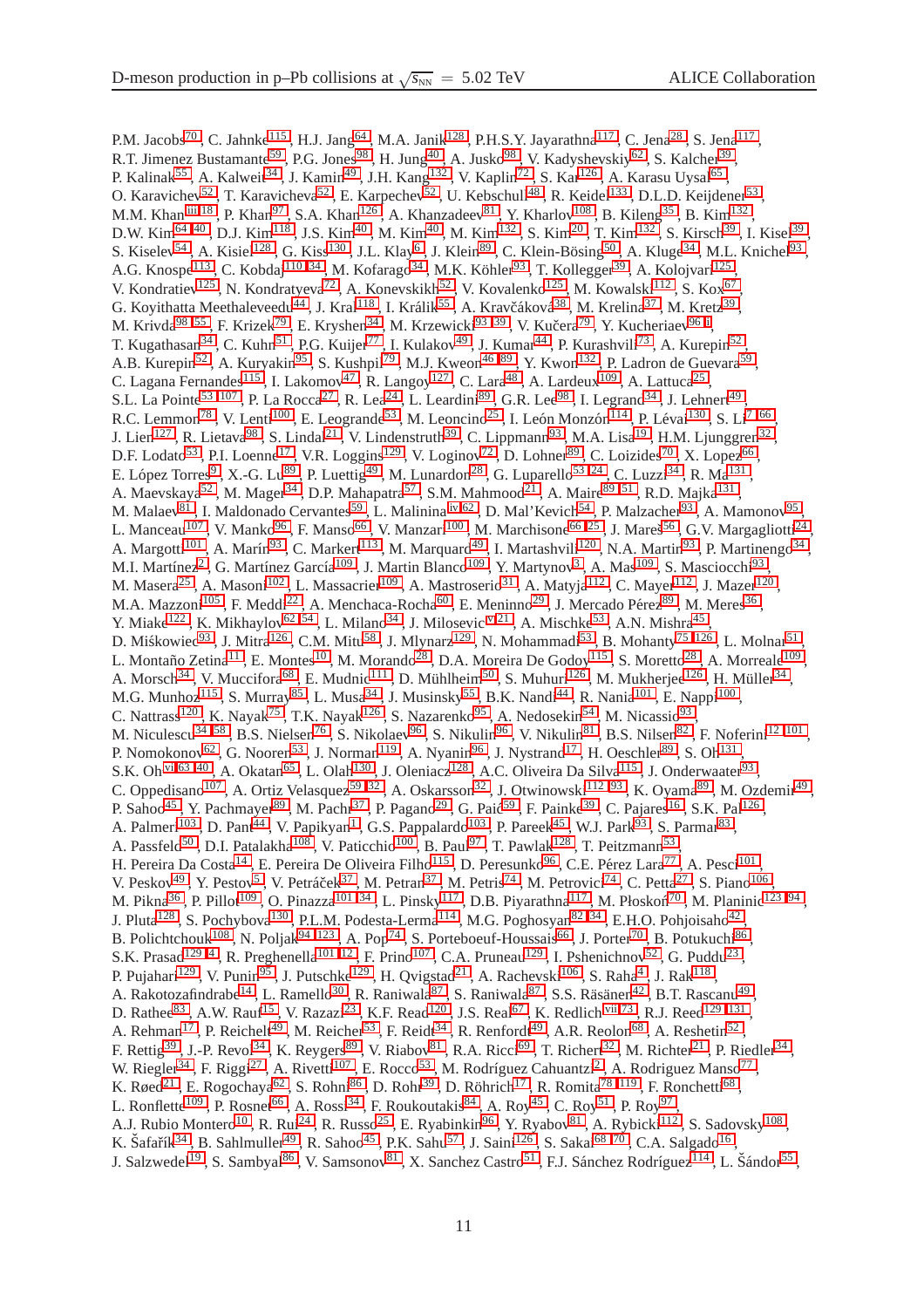A. Sandoval<sup>[60](#page-12-21)</sup>, M. Sano<sup>[122](#page-14-7)</sup>, G. Santagati<sup>[27](#page-12-18)</sup>, D. Sarkar<sup>[126](#page-14-0)</sup>, E. Scapparone<sup>[101](#page-13-8)</sup>, F. Scarlassara<sup>[28](#page-12-28)</sup>, R.P. Scharenberg<sup>[91](#page-13-32)</sup>, C. Schiaua<sup>[74](#page-13-9)</sup>, R. Schicker<sup>[89](#page-13-11)</sup>, C. Schmidt<sup>[93](#page-13-10)</sup>, H.R. Schmidt<sup>[33](#page-12-43)</sup>, S. Schuchmann<sup>[49](#page-12-12)</sup>, J. Schukraft<sup>[34](#page-12-1)</sup>, M. Schulc<sup>[37](#page-12-0)</sup>, T. Schuster<sup>[131](#page-14-1)</sup>, Y. Schutz<sup>109,34</sup>, K. Schwarz<sup>[93](#page-13-10)</sup>, K. Schweda<sup>93</sup>, G. Scioli<sup>[26](#page-12-2)</sup>, , E. Scomparin<sup>[107](#page-13-3)</sup>, R. Scott<sup>[120](#page-14-18)</sup>, G. Segato<sup>[28](#page-12-28)</sup>, J.E. Seger<sup>[82](#page-13-36)</sup>, Y. Sekiguchi<sup>[121](#page-14-13)</sup>, I. Selyuzhenkov<sup>[93](#page-13-10)</sup>, J. Seo<sup>[92](#page-13-29)</sup>, E. Serradilla<sup>10,[60](#page-12-21)</sup>, A. Sevcenco<sup>[58](#page-12-37)</sup>, A. Shabetai<sup>[109](#page-13-14)</sup>, G. Shabratova<sup>[62](#page-13-21)</sup>, R. Shahoyan<sup>[34](#page-12-1)</sup>, A. Shangaraev<sup>[108](#page-13-28)</sup>, N. Sharma<sup>[120](#page-14-18)</sup>, S. Sharma<sup>[86](#page-13-19)</sup>, K. Shigaki<sup>[43](#page-12-51)</sup>, K. Shtejer<sup>[25](#page-12-22)</sup>, Y. Sibiriak<sup>[96](#page-13-6)</sup>, S. Siddhanta<sup>[102](#page-13-37)</sup>, T. Siemiarczuk<sup>[73](#page-13-39)</sup>, D. Silvermyr<sup>[80](#page-13-15)</sup>, C. Silvestre<sup>[67](#page-13-38)</sup>, G. Simatovic<sup>[123](#page-14-19)</sup>, R. Singaraju<sup>[126](#page-14-0)</sup>, R. Singh<sup>[86](#page-13-19)</sup>, S. Singha<sup>126,75</sup>, V. Singhal<sup>126</sup>, B.C. Sinha<sup>[126](#page-14-0)</sup>, T. Sinha<sup>[97](#page-13-35)</sup>, B. Sitar<sup>[36](#page-12-49)</sup>, M. Sitta<sup>[30](#page-12-35)</sup>, T.B. Skaali<sup>[21](#page-12-14)</sup>, K. Skjerdal<sup>[17](#page-12-10)</sup>, M. Slupecki<sup>[118](#page-14-8)</sup>, N. Smirnov<sup>[131](#page-14-1)</sup>, R.J.M. Snellings<sup>[53](#page-12-23)</sup>, C. Søgaard<sup>[32](#page-12-32)</sup>, R. Soltz<sup>[71](#page-13-0)</sup>, J. Song<sup>[92](#page-13-29)</sup>, M. Song<sup>[132](#page-14-14)</sup>, F. Soramel<sup>[28](#page-12-28)</sup>, S. Sorensen<sup>[120](#page-14-18)</sup>, M. Spacek<sup>[37](#page-12-0)</sup>, E. Spiriti<sup>[68](#page-13-26)</sup>, I. Sputowska<sup>[112](#page-13-20)</sup>, M. Spyropoulou-Stassinaki<sup>[84](#page-13-42)</sup>, B.K. Srivastava<sup>[91](#page-13-32)</sup>, J. Stachel<sup>[89](#page-13-11)</sup>, I. Stan<sup>[58](#page-12-37)</sup>, G. Stefanek<sup>[73](#page-13-39)</sup>, M. Steinpreis<sup>[19](#page-12-41)</sup>, E. Stenlund<sup>[32](#page-12-32)</sup>, G. Steyn<sup>[61](#page-13-30)</sup>, J.H. Stiller<sup>[89](#page-13-11)</sup>, D. Stocco<sup>[109](#page-13-14)</sup>, M. Stolpovskiy<sup>[108](#page-13-28)</sup>, P. Strmen<sup>[36](#page-12-49)</sup>, A.A.P. Suaide<sup>[115](#page-14-3)</sup>, T. Sugitate<sup>[43](#page-12-51)</sup>, C. Suire<sup>[47](#page-12-33)</sup>, M. Suleymanov<sup>[15](#page-12-5)</sup>, R. Sultanov<sup>[54](#page-12-6)</sup>, M. Šumbera<sup>[79](#page-13-1)</sup>, T. Susa<sup>[94](#page-13-12)</sup>, T.J.M. Symons<sup>[70](#page-13-27)</sup>, A. Szabo<sup>[36](#page-12-49)</sup>, A. Szanto de Toledo<sup>[115](#page-14-3)</sup>, I. Szarka<sup>36</sup>, A. Szczepankiewicz<sup>[34](#page-12-1)</sup> , M. Szymanski<sup>[128](#page-14-12)</sup> , J. Takahashi<sup>[116](#page-14-10)</sup> , M.A. Tangaro<sup>[31](#page-12-19)</sup> , J.D. Tapia Takaki<sup>[,viii](#page-11-14)[,47](#page-12-33)</sup> , A. Tarantola Peloni<sup>[49](#page-12-12)</sup> , A. Tarazona Martinez<sup>[34](#page-12-1)</sup> , M.G. Tarzila<sup>[74](#page-13-9)</sup> , A. Tauro<sup>34</sup> , G. Tejeda Muñoz<sup>[2](#page-11-3)</sup> , A. Telesca<sup>34</sup> , C. Terrevoli<sup>[23](#page-12-30)</sup>, J. Thäder<sup>[93](#page-13-10)</sup>, D. Thomas<sup>[53](#page-12-23)</sup>, R. Tieulent<sup>[124](#page-14-9)</sup>, A.R. Timmins<sup>[117](#page-14-5)</sup>, A. Toia<sup>49,[104](#page-13-13)</sup>, V. Trubnikov<sup>[3](#page-11-0)</sup>, W.H. Trzaska<sup>[118](#page-14-8)</sup>, T. Tsuji<sup>[121](#page-14-13)</sup>, A. Tumkin<sup>[95](#page-13-33)</sup>, R. Turrisi<sup>[104](#page-13-13)</sup>, T.S. Tveter<sup>[21](#page-12-14)</sup>, K. Ullaland<sup>[17](#page-12-10)</sup>, A. Uras<sup>[124](#page-14-9)</sup>, G.L. Usai<sup>[23](#page-12-30)</sup>, M. Vajzer<sup>[79](#page-13-1)</sup>, M. Vala<sup>[55](#page-12-46),62</sup>, L. Valencia Palomo<sup>[66](#page-13-18)</sup>, S. Vallero<sup>[25](#page-12-22),89</sup>, P. Vande Vyvre<sup>[34](#page-12-1)</sup>, J. Van Der Maarel<sup>[53](#page-12-23)</sup>, J.W. Van Hoorne<sup>[34](#page-12-1)</sup>, M. van Leeuwen<sup>53</sup>, A. Vargas<sup>[2](#page-11-3)</sup>, M. Vargyas<sup>[118](#page-14-8)</sup>, R. Varma<sup>[44](#page-12-3)</sup>, M. Vasileiou<sup>[84](#page-13-42)</sup>, A. Vasiliev<sup>[96](#page-13-6)</sup>, V. Vechernin<sup>[125](#page-14-2)</sup>, M. Veldhoen<sup>[53](#page-12-23)</sup>, A. Velure<sup>[17](#page-12-10)</sup>, M. Venaruzzo<sup>[24](#page-12-29),69</sup>, E. Vercellin<sup>[25](#page-12-22)</sup>, S. Vergara Limón<sup>[2](#page-11-3)</sup>, R. Vernet<sup>[8](#page-11-15)</sup>, M. Verweij<sup>[129](#page-14-6)</sup>, L. Vickovic<sup>[111](#page-13-44)</sup>, G. Viesti<sup>[28](#page-12-28)</sup>, J. Viinikainen<sup>[118](#page-14-8)</sup>, Z. Vilakazi<sup>[61](#page-13-30)</sup> , O. Villalobos Baillie<sup>[98](#page-13-7)</sup> , A. Vinogradov<sup>[96](#page-13-6)</sup> , L. Vinogradov<sup>[125](#page-14-2)</sup> , Y. Vinogradov<sup>[95](#page-13-33)</sup> , T. Virgili<sup>[29](#page-12-38)</sup> , Y.P. Viyogi<sup>[126](#page-14-0)</sup>, A. Vodopyanov<sup>[62](#page-13-21)</sup>, M.A. Völkl<sup>[89](#page-13-11)</sup>, K. Voloshin<sup>[54](#page-12-6)</sup>, S.A. Voloshin<sup>[129](#page-14-6)</sup>, G. Volpe<sup>[34](#page-12-1)</sup>, B. von Haller<sup>34</sup>, I. Vorobyev<sup>[125](#page-14-2)</sup>, D. Vranic<sup>93,[34](#page-12-1)</sup>, J. Vrláková<sup>[38](#page-12-26)</sup>, B. Vulpescu<sup>[66](#page-13-18)</sup>, A. Vyushin<sup>[95](#page-13-33)</sup>, B. Wagner<sup>[17](#page-12-10)</sup>, J. Wagner<sup>[93](#page-13-10)</sup>, V. Wagner<sup>[37](#page-12-0)</sup>, M. Wang<sup>7, [109](#page-13-14)</sup>, Y. Wang<sup>[89](#page-13-11)</sup>, D. Watanabe<sup>[122](#page-14-7)</sup>, M. Weber<sup>34, [117](#page-14-5)</sup>, J.P. Wessels<sup>[50](#page-12-11)</sup>, U. Westerhoff<sup>50</sup>, J. Wiechula<sup>[33](#page-12-43)</sup>, J. Wikne<sup>[21](#page-12-14)</sup>, M. Wilde<sup>[50](#page-12-11)</sup>, G. Wilk<sup>[73](#page-13-39)</sup>, J. Wilkinson<sup>[89](#page-13-11)</sup>, M.C.S. Williams<sup>[101](#page-13-8)</sup>, B. Windelband<sup>89</sup>, M. Winn<sup>[89](#page-13-11)</sup>, C.G. Yaldo<sup>[129](#page-14-6)</sup>, Y. Yamaguchi<sup>[121](#page-14-13)</sup>, H. Yang<sup>[53](#page-12-23)</sup>, P. Yang<sup>[7](#page-11-2)</sup>, S. Yang<sup>[17](#page-12-10)</sup>, S. Yano<sup>[43](#page-12-51)</sup>, S. Yasnopolskiy<sup>[96](#page-13-6)</sup>, J. Yi<sup>[92](#page-13-29)</sup>, Z. Yin<sup>[7](#page-11-2)</sup>, I.-K. Yoo<sup>92</sup>, I. Yushmanov<sup>[96](#page-13-6)</sup>, V. Zaccolo<sup>[76](#page-13-22)</sup>, C. Zach<sup>[37](#page-12-0)</sup>, A. Zaman<sup>[15](#page-12-5)</sup>, C. Zampolli<sup>[101](#page-13-8)</sup>, S. Zaporozhets<sup>[62](#page-13-21)</sup>, A. Zarochentsev<sup>[125](#page-14-2)</sup>, P. Závada<sup>[56](#page-12-44)</sup>, N. Zaviyalov<sup>[95](#page-13-33)</sup>, H. Zbroszczyk<sup>[128](#page-14-12)</sup>, I.S. Zgura<sup>[58](#page-12-37)</sup>, M. Zhalov $^{81}$  $^{81}$  $^{81}$  , H. Zhang<sup>[7](#page-11-2)</sup> , X. Zhang<sup>7 [,70](#page-13-27)</sup> , Y. Zhang<sup>7</sup> , C. Zhao<sup>[21](#page-12-14)</sup> , N. Zhigareva<sup>[54](#page-12-6)</sup> , D. Zhou<sup>7</sup> , F. Zhou<sup>7</sup>, Y. Zhou<sup>[53](#page-12-23)</sup>, Zhou, Zhuo<sup>[17](#page-12-10)</sup>, H. Zhu<sup>[7](#page-11-2)</sup>, J. Zhu<sup>7</sup>, X. Zhu<sup>7</sup>, A. Zichichi<sup>[12](#page-12-7), 26</sup>, A. Zimmermann<sup>[89](#page-13-11)</sup>, M.B. Zimmermann<sup>[50](#page-12-11) , [3](#page-11-0)4</sup> , G. Zinovjev<sup>3</sup> , Y. Zoccarato<sup>[124](#page-14-9)</sup> , M. Zyzak<sup>[49](#page-12-12)</sup>

### <span id="page-11-5"></span><span id="page-11-1"></span>**Affiliation notes**

#### <sup>i</sup> Deceased

- <span id="page-11-7"></span>ii Also at: St. Petersburg State Polytechnical University
- <span id="page-11-9"></span>iii Also at: Department of Applied Physics, Aligarh Muslim University, Aligarh, India
- iv Also at: M.V. Lomonosov Moscow State University, D.V. Skobeltsyn Institute of Nuclear Physics, Moscow, Russia
- <span id="page-11-10"></span>v Also at: University of Belgrade, Faculty of Physics and "Vinča" Institute of Nuclear Sciences, Belgrade, Serbia
- <span id="page-11-13"></span><span id="page-11-11"></span>vi Permanent Address: Permanent Address: Konkuk University, Seoul, Korea
- <span id="page-11-14"></span>vii Also at: Institute of Theoretical Physics, University of Wroclaw, Wroclaw, Poland
- viii Also at: University of Kansas, Lawrence, KS, United States

#### <span id="page-11-6"></span><span id="page-11-3"></span>**Collaboration Institutes**

- $<sup>1</sup>$  A.I. Alikhanyan National Science Laboratory (Yerevan Physics Institute) Foundation, Yerevan, Armenia</sup>
- <span id="page-11-0"></span><sup>2</sup> Benemérita Universidad Autónoma de Puebla, Puebla, Mexico
- <span id="page-11-4"></span><sup>3</sup> Bogolyubov Institute for Theoretical Physics, Kiev, Ukraine
- <sup>4</sup> Bose Institute, Department of Physics and Centre for Astroparticle Physics and Space Science (CAPSS), Kolkata, India
- <span id="page-11-12"></span><span id="page-11-8"></span><sup>5</sup> Budker Institute for Nuclear Physics, Novosibirsk, Russia
- <span id="page-11-2"></span><sup>6</sup> California Polytechnic State University, San Luis Obispo, CA, United States
- <span id="page-11-15"></span><sup>7</sup> Central China Normal University, Wuhan, China
- <sup>8</sup> Centre de Calcul de l'IN2P3, Villeurbanne, France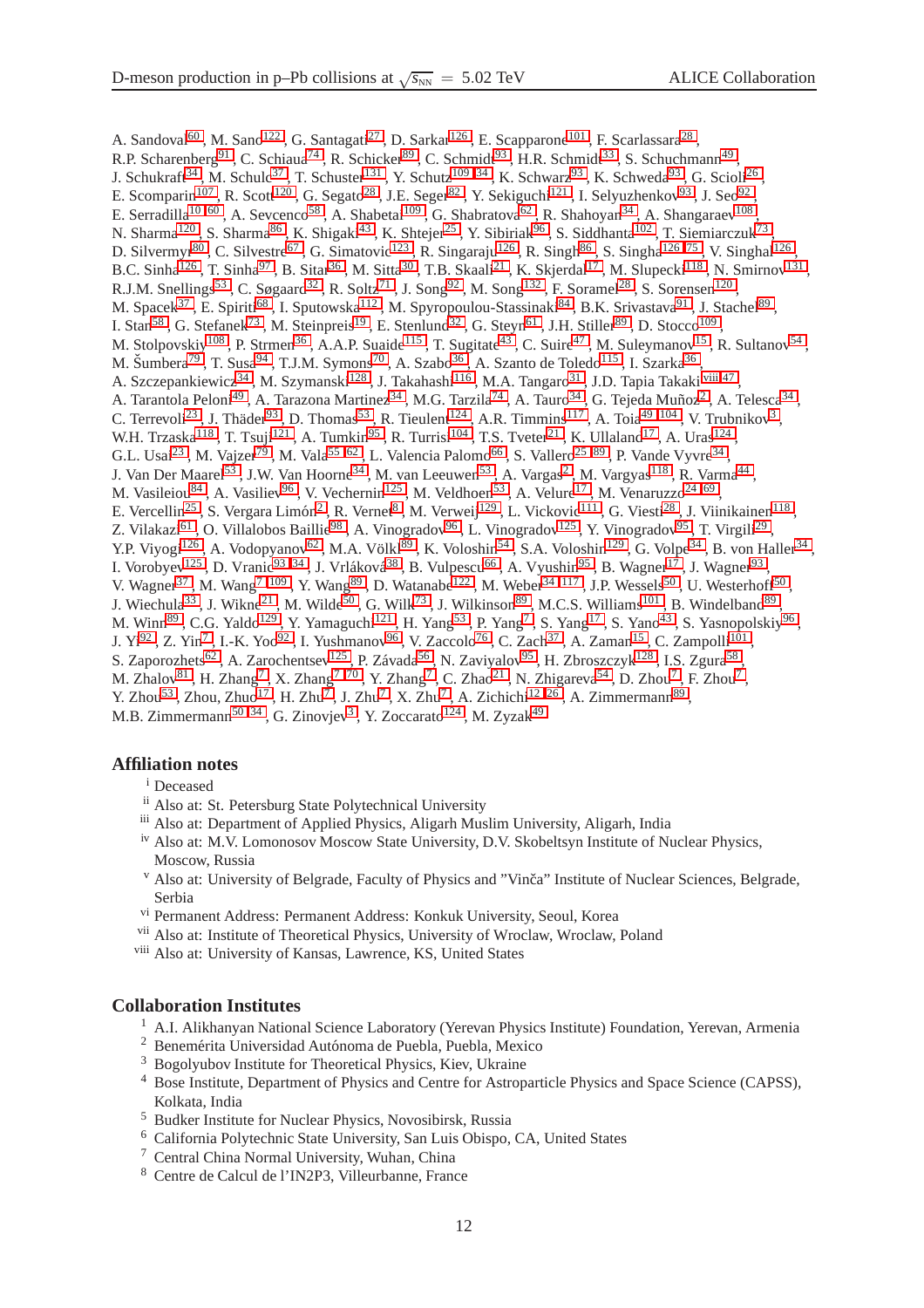- <span id="page-12-31"></span><sup>9</sup> Centro de Aplicaciones Tecnológicas y Desarrollo Nuclear (CEADEN), Havana, Cuba
- <span id="page-12-34"></span><span id="page-12-25"></span><sup>10</sup> Centro de Investigaciones Energéticas Medioambientales y Tecnológicas (CIEMAT), Madrid, Spain
- <span id="page-12-7"></span><sup>11</sup> Centro de Investigación y de Estudios Avanzados (CINVESTAV), Mexico City and Mérida, Mexico
- <span id="page-12-42"></span><sup>12</sup> Centro Fermi - Museo Storico della Fisica e Centro Studi e Ricerche "Enrico Fermi", Rome, Italy
- <span id="page-12-16"></span><sup>13</sup> Chicago State University, Chicago, USA
- <span id="page-12-5"></span><sup>14</sup> Commissariat à l'Energie Atomique, IRFU, Saclay, France
- <span id="page-12-13"></span><sup>15</sup> COMSATS Institute of Information Technology (CIIT), Islamabad, Pakistan
- <sup>16</sup> Departamento de Física de Partículas and IGFAE, Universidad de Santiago de Compostela, Santiago de Compostela, Spain
- <span id="page-12-10"></span><span id="page-12-4"></span><sup>17</sup> Department of Physics and Technology, University of Bergen, Bergen, Norway
- <span id="page-12-41"></span><sup>18</sup> Department of Physics, Aligarh Muslim University, Aligarh, India
- <span id="page-12-45"></span><sup>19</sup> Department of Physics, Ohio State University, Columbus, OH, United States
- <span id="page-12-14"></span><sup>20</sup> Department of Physics, Sejong University, Seoul, South Korea
- <span id="page-12-48"></span><sup>21</sup> Department of Physics, University of Oslo, Oslo, Norway
- <span id="page-12-30"></span><sup>22</sup> Dipartimento di Fisica dell'Università 'La Sapienza' and Sezione INFN Rome, Italy
- <span id="page-12-29"></span> $^{23}$  Dipartimento di Fisica dell'Università and Sezione INFN, Cagliari, Italy
- <span id="page-12-22"></span><sup>24</sup> Dipartimento di Fisica dell'Università and Sezione INFN, Trieste, Italy
- <span id="page-12-2"></span> $25$  Dipartimento di Fisica dell'Università and Sezione INFN, Turin, Italy
- <span id="page-12-18"></span><sup>26</sup> Dipartimento di Fisica e Astronomia dell'Università and Sezione INFN, Bologna, Italy
- <span id="page-12-28"></span><sup>27</sup> Dipartimento di Fisica e Astronomia dell'Università and Sezione INFN, Catania, Italy
- <span id="page-12-38"></span><sup>28</sup> Dipartimento di Fisica e Astronomia dell'Università and Sezione INFN, Padova, Italy
- <span id="page-12-35"></span><sup>29</sup> Dipartimento di Fisica 'E.R. Caianiello' dell'Università and Gruppo Collegato INFN, Salerno, Italy
- <sup>30</sup> Dipartimento di Scienze e Innovazione Tecnologica dell'Università del Piemonte Orientale and Gruppo Collegato INFN, Alessandria, Italy
- <span id="page-12-32"></span><span id="page-12-19"></span><sup>31</sup> Dipartimento Interateneo di Fisica 'M. Merlin' and Sezione INFN, Bari, Italy
- <span id="page-12-43"></span><sup>32</sup> Division of Experimental High Energy Physics, University of Lund, Lund, Sweden
- <span id="page-12-1"></span><sup>33</sup> Eberhard Karls Universität Tübingen, Tübingen, Germany
- <span id="page-12-8"></span><sup>34</sup> European Organization for Nuclear Research (CERN), Geneva, Switzerland
- <span id="page-12-49"></span><sup>35</sup> Faculty of Engineering, Bergen University College, Bergen, Norway
- <span id="page-12-0"></span><sup>36</sup> Faculty of Mathematics, Physics and Informatics, Comenius University, Bratislava, Slovakia
- <sup>37</sup> Faculty of Nuclear Sciences and Physical Engineering, Czech Technical University in Prague, Prague, Czech Republic
- <span id="page-12-26"></span><span id="page-12-9"></span><sup>38</sup> Faculty of Science, P.J. Šafárik University, Košice, Slovakia
- <sup>39</sup> Frankfurt Institute for Advanced Studies, Johann Wolfgang Goethe-Universität Frankfurt, Frankfurt, Germany
- <span id="page-12-24"></span><span id="page-12-15"></span><sup>40</sup> Gangneung-Wonju National University, Gangneung, South Korea
- <span id="page-12-39"></span><sup>41</sup> Gauhati University, Department of Physics, Guwahati, India
- <span id="page-12-51"></span><sup>42</sup> Helsinki Institute of Physics (HIP), Helsinki, Finland
- <span id="page-12-3"></span><sup>43</sup> Hiroshima University, Hiroshima, Japan
- <span id="page-12-50"></span><sup>44</sup> Indian Institute of Technology Bombay (IIT), Mumbai, India
- <span id="page-12-47"></span><sup>45</sup> Indian Institute of Technology Indore, Indore (IITI), India
- <span id="page-12-33"></span><sup>46</sup> Inha University, Incheon, South Korea
- <span id="page-12-27"></span><sup>47</sup> Institut de Physique Nucléaire d'Orsay (IPNO), Université Paris-Sud, CNRS-IN2P3, Orsay, France
- <span id="page-12-12"></span><sup>48</sup> Institut für Informatik, Johann Wolfgang Goethe-Universität Frankfurt, Frankfurt, Germany
- <span id="page-12-11"></span><sup>49</sup> Institut für Kernphysik, Johann Wolfgang Goethe-Universität Frankfurt, Frankfurt, Germany
- <span id="page-12-20"></span><sup>50</sup> Institut für Kernphysik, Westfälische Wilhelms-Universität Münster, Münster, Germany
- <sup>51</sup> Institut Pluridisciplinaire Hubert Curien (IPHC), Université de Strasbourg, CNRS-IN2P3, Strasbourg, France
- <span id="page-12-40"></span><span id="page-12-23"></span><sup>52</sup> Institute for Nuclear Research, Academy of Sciences, Moscow, Russia
- <span id="page-12-6"></span><sup>53</sup> Institute for Subatomic Physics of Utrecht University, Utrecht, Netherlands
- <span id="page-12-46"></span><sup>54</sup> Institute for Theoretical and Experimental Physics, Moscow, Russia
- <span id="page-12-44"></span><sup>55</sup> Institute of Experimental Physics, Slovak Academy of Sciences, Košice, Slovakia
- <span id="page-12-17"></span><sup>56</sup> Institute of Physics, Academy of Sciences of the Czech Republic, Prague, Czech Republic
- <span id="page-12-37"></span><sup>57</sup> Institute of Physics, Bhubaneswar, India
- <span id="page-12-36"></span><sup>58</sup> Institute of Space Science (ISS), Bucharest, Romania
- <span id="page-12-21"></span><sup>59</sup> Instituto de Ciencias Nucleares, Universidad Nacional Autónoma de México, Mexico City, Mexico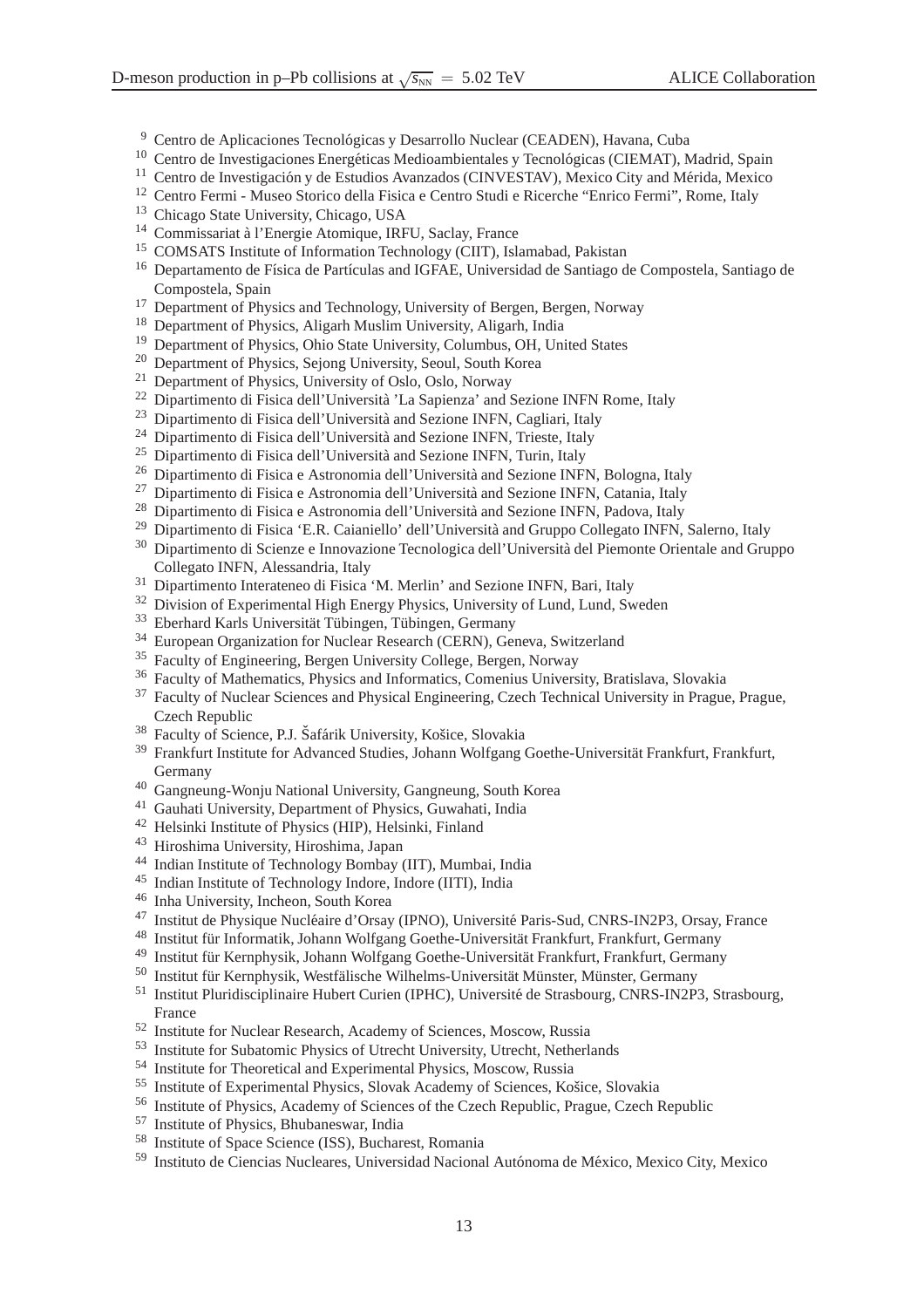- <span id="page-13-30"></span><sup>60</sup> Instituto de Física, Universidad Nacional Autónoma de México, Mexico City, Mexico
- <span id="page-13-21"></span>iThemba LABS, National Research Foundation, Somerset West, South Africa
- <span id="page-13-50"></span>Joint Institute for Nuclear Research (JINR), Dubna, Russia
- <span id="page-13-5"></span>Konkuk University, Seoul, South Korea
- <span id="page-13-45"></span>Korea Institute of Science and Technology Information, Daejeon, South Korea
- <span id="page-13-18"></span>KTO Karatay University, Konya, Turkey
- <sup>66</sup> Laboratoire de Physique Corpusculaire (LPC), Clermont Université, Université Blaise Pascal, CNRS–IN2P3, Clermont-Ferrand, France
- <span id="page-13-38"></span><sup>67</sup> Laboratoire de Physique Subatomique et de Cosmologie, Université Grenoble-Alpes, CNRS-IN2P3, Grenoble, France
- <span id="page-13-52"></span><span id="page-13-26"></span>Laboratori Nazionali di Frascati, INFN, Frascati, Italy
- <span id="page-13-27"></span>Laboratori Nazionali di Legnaro, INFN, Legnaro, Italy
- <span id="page-13-0"></span>Lawrence Berkeley National Laboratory, Berkeley, CA, United States
- <span id="page-13-23"></span>Lawrence Livermore National Laboratory, Livermore, CA, United States
- <span id="page-13-39"></span>Moscow Engineering Physics Institute, Moscow, Russia
- <span id="page-13-9"></span>National Centre for Nuclear Studies, Warsaw, Poland
- <span id="page-13-49"></span>National Institute for Physics and Nuclear Engineering, Bucharest, Romania
- <span id="page-13-22"></span>National Institute of Science Education and Research, Bhubaneswar, India
- <span id="page-13-31"></span>Niels Bohr Institute, University of Copenhagen, Copenhagen, Denmark
- <span id="page-13-48"></span>Nikhef, National Institute for Subatomic Physics, Amsterdam, Netherlands
- <span id="page-13-1"></span>Nuclear Physics Group, STFC Daresbury Laboratory, Daresbury, United Kingdom
- <span id="page-13-15"></span>79 Nuclear Physics Institute, Academy of Sciences of the Czech Republic, Řež u Prahy, Czech Republic
- <span id="page-13-24"></span>Oak Ridge National Laboratory, Oak Ridge, TN, United States
- <span id="page-13-36"></span>Petersburg Nuclear Physics Institute, Gatchina, Russia
- <span id="page-13-2"></span>Physics Department, Creighton University, Omaha, NE, United States
- <span id="page-13-42"></span>Physics Department, Panjab University, Chandigarh, India
- <span id="page-13-16"></span>Physics Department, University of Athens, Athens, Greece
- <span id="page-13-19"></span>Physics Department, University of Cape Town, Cape Town, South Africa
- <span id="page-13-51"></span>Physics Department, University of Jammu, Jammu, India
- <span id="page-13-25"></span>Physics Department, University of Rajasthan, Jaipur, India
- <span id="page-13-11"></span>88 Physik Department, Technische Universität München, Munich, Germany
- <span id="page-13-4"></span>89 Physikalisches Institut, Ruprecht-Karls-Universität Heidelberg, Heidelberg, Germany
- <span id="page-13-32"></span>Politecnico di Torino, Turin, Italy
- <span id="page-13-29"></span><sup>91</sup> Purdue University, West Lafayette, IN, United States
- <span id="page-13-10"></span>Pusan National University, Pusan, South Korea
- Research Division and ExtreMe Matter Institute EMMI, GSI Helmholtzzentrum für Schwerionenforschung, Darmstadt, Germany
- <span id="page-13-33"></span><span id="page-13-12"></span><sup>94</sup> Rudjer Bošković Institute, Zagreb, Croatia
- <span id="page-13-6"></span>Russian Federal Nuclear Center (VNIIEF), Sarov, Russia
- <span id="page-13-35"></span>Russian Research Centre Kurchatov Institute, Moscow, Russia
- <span id="page-13-7"></span>Saha Institute of Nuclear Physics, Kolkata, India
- <span id="page-13-34"></span>School of Physics and Astronomy, University of Birmingham, Birmingham, United Kingdom
- <span id="page-13-40"></span>99 Sección Física, Departamento de Ciencias, Pontificia Universidad Católica del Perú, Lima, Peru
- <span id="page-13-8"></span>Sezione INFN, Bari, Italy
- <span id="page-13-37"></span>Sezione INFN, Bologna, Italy
- <span id="page-13-17"></span>Sezione INFN, Cagliari, Italy
- <span id="page-13-13"></span>Sezione INFN, Catania, Italy
- <span id="page-13-41"></span>Sezione INFN, Padova, Italy
- <span id="page-13-43"></span>Sezione INFN, Rome, Italy
- <span id="page-13-3"></span>Sezione INFN, Trieste, Italy
- <span id="page-13-28"></span>Sezione INFN, Turin, Italy
- <span id="page-13-14"></span>SSC IHEP of NRC Kurchatov institute, Protvino, Russia
- <span id="page-13-47"></span><sup>109</sup> SUBATECH, Ecole des Mines de Nantes, Université de Nantes, CNRS-IN2P3, Nantes, France
- <span id="page-13-44"></span>Suranaree University of Technology, Nakhon Ratchasima, Thailand
- <span id="page-13-20"></span><sup>111</sup> Technical University of Split FESB, Split, Croatia
- <span id="page-13-46"></span>The Henryk Niewodniczanski Institute of Nuclear Physics, Polish Academy of Sciences, Cracow, Poland